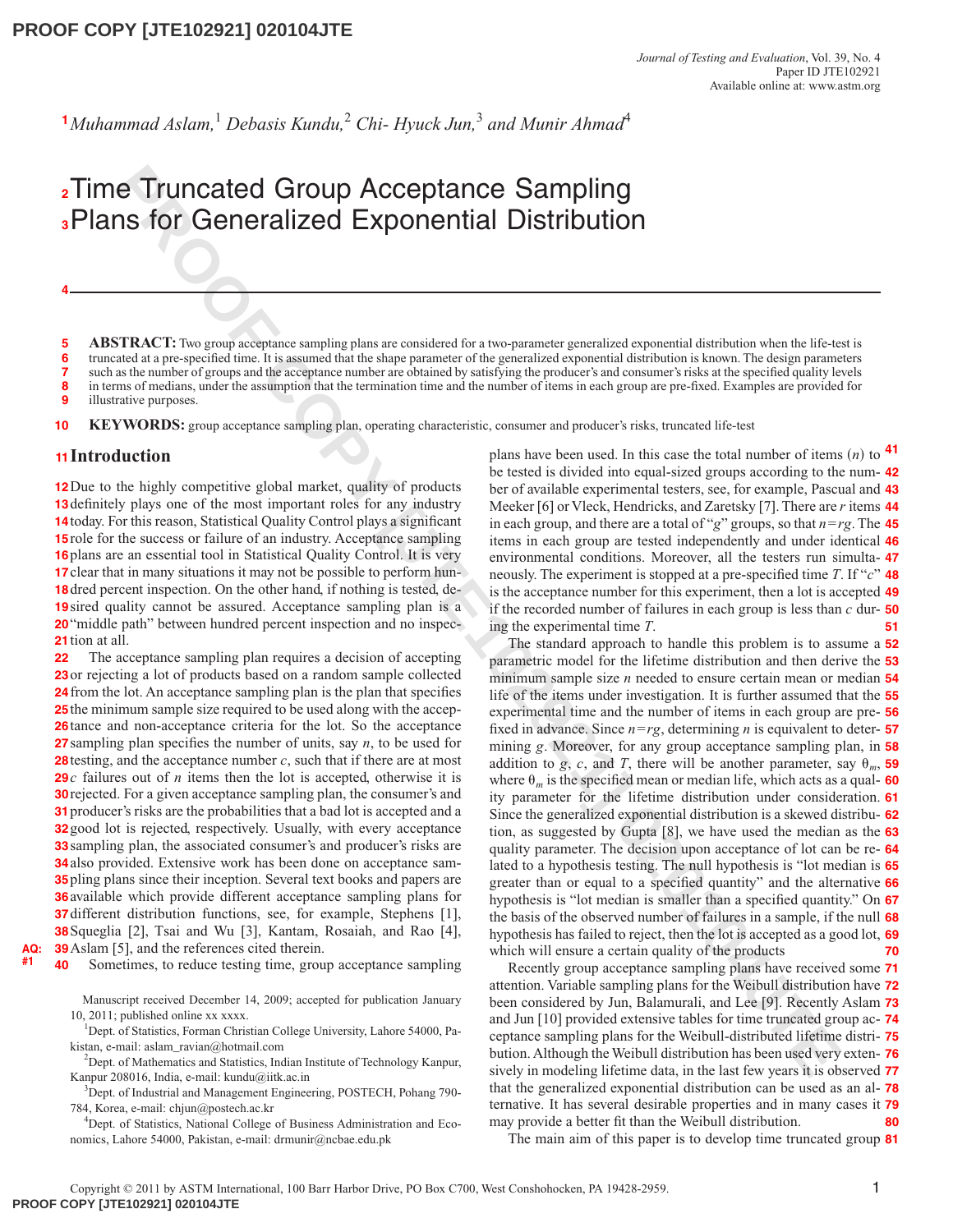#### 2 JOURNAL OF TESTING AND EVALUATION

82 acceptance sampling plans for the generalized exponential distribu-**83** tion when the corresponding shape parameter is known, and to **84** compare the results of two possible plans with each other. In this **85** manuscript we present a methodology to find the minimum number 86 of groups and the acceptance number required to ensure a specified 87 median life of the items under study. It is further assumed that the **88** life testing will be stopped at a pre-determined time  $T$ , if more than *c* failures does not occur in any group. Otherwise, the experiment is **89 90** stopped as soon as a pre-determined time  $T$  is reached or the num-**91** ber of observed failures in any group is more than  $c$ , whichever is **92** earlier.

The rest of the paper is organized as follows. In the section Gen- eralized Exponential Distribution, we describe briefly the general- ized exponential distribution. The group acceptance sampling plans are provided in the section Group Acceptance Sampling Plans. An improved group acceptance sampling plan is provided in the sec- tion Improved Group Acceptance Sampling Plans. In the last sec- tion, concluding remarks are given. **93**

### **100 Generalized Exponential Distribution**

**101** In this section we provide a brief review of the two-parameter gen-**102** eralized exponential distribution. The two-parameter generalized 103 exponential distribution was originally introduced by Gupta and **104** Kundu [11] as a possible alternative to the well known Weibull and 105 Gamma distributions. It is a special case of a more general expo-106 nential Weibull distribution proposed by Mudholkar and Srivastava [12]. **107**

The two-parameter generalized exponential distribution has the **109** following cumulative distribution function (CDF) **108**

**110** 
$$
F(x; \alpha, \lambda) = (1 - e^{-(x/\lambda)})^{\alpha}
$$
; for  $x > 0$  (1)

**PRODUCED ASSEMBLE CONFIRMATION CONFIRMATION CONFIRMATION CONFIRMATION CONFIRMATION CONFIRMATION CONFIRMATION CONFIRMATION CONFIRMATION CONFIRMATION CONFIRMATION CONFIRMATION CONFIRMATION CONFIRMATION CONFIRMATION CONFIRM 111** Here  $\alpha > 0$  and  $\lambda > 0$  are the shape and scale parameters, respec-**112** tively. It may be noted that when  $\alpha = 1$ , it coincides with the expo-113 nential distribution. Therefore, as the name suggests, this is a gen-**114** eralization of the exponential distribution, as are the Weibull and 115 gamma distributions, but in a different way. It is observed that the **116** PDF of a generalized exponential distribution is a decreasing func-**117** tion or an unimodal function if  $0 < \alpha \le 1$  or  $\alpha > 1$ , respectively. The **118** hazard function of the generalized exponential distribution is a de-**119** creasing function if  $\alpha < 1$  and an increasing function for  $\alpha > 1$ . In **120** this respect, it is very similar to those of the Weibull and gamma 121 distributions. It is also observed in different studies that the gener-**122** alized exponential distribution might fit better than the Weibull or 123 gamma distribution in some cases. In different studies it has been 124 shown that for certain ranges of the parameter values, it is ex-125 tremely difficult to distinguish between generalized exponential 126 and Weibull, gamma, log-normal or generalized Rayleigh distribu-**127** tions.

Note that the generation of random deviates from the general-**129** ized exponential distribution is quite straightforward, and a very **130** simple graphical technique can be used to assess the goodness of fit **131** of the generalized exponential distribution. From Eq 1, it can be 132 easily observed that **128**

$$
[F(x; \alpha, \lambda)]^{1/\alpha} = 1 - e^{-x/\lambda} \Rightarrow -\ln[1 - (F(x; \alpha, \lambda))^{1/\alpha}] = \frac{x}{\lambda}
$$
 (2)

**134** Therefore, if the value of the shape parameter is known, the plot of **135** $g(\hat{F}(x))$  against *x* is linear, where

$$
g(y) = -\ln(1 - y^{1/\alpha})
$$
 (3) 136

and  $\hat{F}(x)$  is the empirical distribution function. If  $\alpha$  is unknown, **137** which is usually the case, plot  $g(\hat{F}(x))$  for different values of  $\alpha$ , and **138** the generalized exponential distribution can be used if the plot is **139** linear for some value of  $\alpha$ . This method can be very useful for data **140** analysis purposes. The readers are referred to the recent review ar-**141** ticle by Gupta and Kundu [13] for a current account on the gener-**142** alized exponential distribution. **143**

From now on a generalized exponential distribution with shape **144** and scale parameters  $\alpha$  and  $\lambda$  will be denoted by  $GE(\alpha, \lambda)$ . If *X* **145**  $\approx$  GE( $\alpha$ , $\lambda$ ), then the mean and variance of *X* can be expressed as **146** 

$$
E(X) = \lambda [\psi(\alpha + 1) - \psi(1)], \quad V(X) = \lambda^2 [\psi'(\alpha + 1) - \psi'(1)]
$$
\n(4) 147

Here  $\psi(.)$  and  $\psi'(.)$  are the digamma and polygamma functions **148** respectively. Both the mean and the variance are increasing func-**149** tions of  $\lambda$ . **150**

The *p*th percentile of GE( $\alpha$ ,  $\lambda$ ), say  $\theta_p = F_{GE}^{-1}(p; \alpha, \lambda)$  is given by **151** 

$$
\theta_p = -\lambda \ln(1 - p^{1/\alpha}) \tag{5) 152}
$$

**153**

**#3**

Therefore, the median of  $GE(\alpha, \lambda)$  becomes

$$
\theta_m = -\lambda \ln \left[ 1 - \left(\frac{1}{2}\right)^{1/\alpha} \right] \tag{6) 154}
$$

It is important to note that a generalized exponential distribution is **155** a skewed one, therefore it is preferable to use the median life to **156** develop acceptance plans rather than the mean life. Hence, unless **157** otherwise stated, we treat  $\theta_m$  as the quality parameter. From Eq 6 it **158** is clear that for fixed  $\alpha = \alpha_0, \ \theta_m \ge \theta_m^0 \Leftrightarrow \lambda \ge \lambda_m^0$ , where **159**

$$
\lambda_m^0 = \frac{\theta_m^0}{-\ln\left[1 - \left(\frac{1}{2}\right)^{1/\alpha_0}\right]}
$$
(7)

Note that  $\lambda_m^0$  also depends on  $\alpha_0$ ; for brevity we do not make it **161** explicit. Now we develop the acceptance sampling plans for the **162** generalized exponential distribution to ensure that the median life-**163** time under study exceeds a pre-determined quality provided by the **164** consumer, say  $\theta_m^0$ , equivalently that  $\lambda$  exceeds  $\lambda_m^0$ **165**

#### **Group Acceptance Sampling Plans 166**

In this section we provide group acceptance sampling plans under **167** the assumption that the lifetime distribution of items follows a two-**168** parameter generalized exponential distribution with the CDF (1) **169** and with known shape parameter  $\alpha$ . In a group acceptance sam- $170$ pling plan, the test terminates at a pre-specified time *T*, and the **171** number of failures in each group is noted. On the basis of the num-**172** ber of failures, a lower confidence limit on the median life is **173** formed. Equivalently, on the basis of the number of failures, it is **174** then desired to establish a specified median life to ensure certain **175** quality of the product, with a given probability of at least  $-\beta$ . **176 AQ:**

The acceptance or rejection of the lot is equivalent to the accep-**177** tance or rejection of the hypothesis on the quality parameter **178** namely  $H_0: \theta_m \geq \theta_m^0$ . In this proposed group acceptance sampling **179** plan, the decision to fail to reject  $H_0$  takes place if and only if the **180** number of failures in each group at the end of the time point *T* does **181**

**AQ: #2**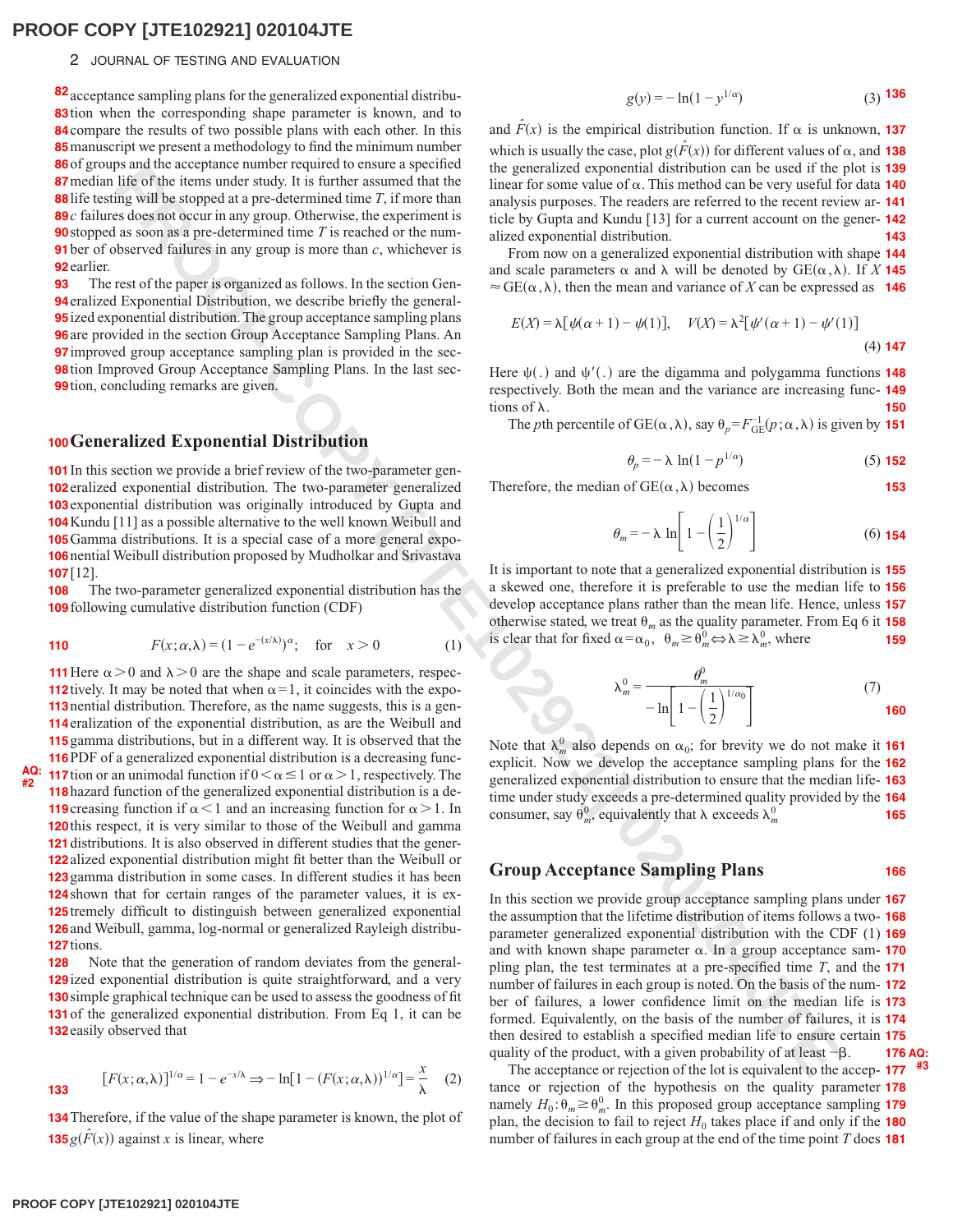#### ASLAM ET AL. ON IMPROVED GROUP ACCEPTANCE SAMPLING 3

TABLE 1—*Group sampling plans for generalized exponential distribution when*  $\alpha = 2$ *.* 

|                     |                                                                                                                                                                                                                                                                                                                                                                                                                                                                                                                                                                                                                                                                                                                                     |                 |                                             | $r=5$    |                |                  |                                                      |                | $r=10$         |                                                                                                                                                                                                                                                                                                                                                                                                                                                                                                                                                                                          |                |                  |              |  |
|---------------------|-------------------------------------------------------------------------------------------------------------------------------------------------------------------------------------------------------------------------------------------------------------------------------------------------------------------------------------------------------------------------------------------------------------------------------------------------------------------------------------------------------------------------------------------------------------------------------------------------------------------------------------------------------------------------------------------------------------------------------------|-----------------|---------------------------------------------|----------|----------------|------------------|------------------------------------------------------|----------------|----------------|------------------------------------------------------------------------------------------------------------------------------------------------------------------------------------------------------------------------------------------------------------------------------------------------------------------------------------------------------------------------------------------------------------------------------------------------------------------------------------------------------------------------------------------------------------------------------------------|----------------|------------------|--------------|--|
|                     |                                                                                                                                                                                                                                                                                                                                                                                                                                                                                                                                                                                                                                                                                                                                     |                 | $a=0.5$                                     |          |                | $a=1.0$          |                                                      |                | $a=0.5$        |                                                                                                                                                                                                                                                                                                                                                                                                                                                                                                                                                                                          |                | $a=1.0$          |              |  |
| β                   | $\theta_m/\theta_m^0=r_2$                                                                                                                                                                                                                                                                                                                                                                                                                                                                                                                                                                                                                                                                                                           | g               | $\boldsymbol{c}$                            | $L(p_2)$ | g              | $\boldsymbol{c}$ | $L(p_2)$                                             | g              | $\mathcal C$   | $L(p_2)$                                                                                                                                                                                                                                                                                                                                                                                                                                                                                                                                                                                 | g              | $\boldsymbol{c}$ | $L(p_2)$     |  |
| 0.25                |                                                                                                                                                                                                                                                                                                                                                                                                                                                                                                                                                                                                                                                                                                                                     | 170             | 3                                           | 0.9810   | 44             | $\overline{4}$   | 0.9820                                               | 10             | 3              | 0.9650                                                                                                                                                                                                                                                                                                                                                                                                                                                                                                                                                                                   | 3              | 5                | 0.9753       |  |
|                     |                                                                                                                                                                                                                                                                                                                                                                                                                                                                                                                                                                                                                                                                                                                                     | 5               | $\mathbf{1}$                                | 0.9805   | $\mathfrak{2}$ | 2                | 0.9939                                               | $\overline{c}$ | 1              | 0.9672                                                                                                                                                                                                                                                                                                                                                                                                                                                                                                                                                                                   | 1              | $\mathbf{2}$     | 0.9718       |  |
|                     | 6                                                                                                                                                                                                                                                                                                                                                                                                                                                                                                                                                                                                                                                                                                                                   | 5               | 1                                           | 0.9956   | $\mathbf{1}$   | $\mathbf{1}$     | 0.9891                                               | $\sqrt{2}$     | $\mathbf{1}$   | 0.9924                                                                                                                                                                                                                                                                                                                                                                                                                                                                                                                                                                                   | $\mathbf{1}$   | $\mathbf{1}$     | 0.9560       |  |
|                     | $\,$ 8 $\,$                                                                                                                                                                                                                                                                                                                                                                                                                                                                                                                                                                                                                                                                                                                         | 5               | 1                                           | 0.9985   | $\mathbf{1}$   | 1                | 0.9961                                               | $\overline{c}$ | 1              | 0.9974                                                                                                                                                                                                                                                                                                                                                                                                                                                                                                                                                                                   | 1              | $\mathbf{1}$     | 0.9834       |  |
|                     | 10                                                                                                                                                                                                                                                                                                                                                                                                                                                                                                                                                                                                                                                                                                                                  | $\overline{2}$  | $\mathbf{0}$                                | 0.9651   | $\mathbf{1}$   | 1                | 0.9983                                               | $\mathbf{1}$   | $\overline{0}$ | 0.9651                                                                                                                                                                                                                                                                                                                                                                                                                                                                                                                                                                                   | 1              | $\mathbf{1}$     | 0.9925       |  |
| 0.10                | $\mathfrak{2}$                                                                                                                                                                                                                                                                                                                                                                                                                                                                                                                                                                                                                                                                                                                      | 281             | 3                                           | 0.9689   | 73             | 4                | 0.9703                                               | 57             | 4              | 0.9824                                                                                                                                                                                                                                                                                                                                                                                                                                                                                                                                                                                   | 5              | 5                | 0.9592       |  |
|                     | 4                                                                                                                                                                                                                                                                                                                                                                                                                                                                                                                                                                                                                                                                                                                                   | $\overline{7}$  | 1                                           | 0.9728   | $\overline{4}$ | $\overline{c}$   | 0.9878                                               | 3              | 1              | 0.9511                                                                                                                                                                                                                                                                                                                                                                                                                                                                                                                                                                                   | 1              | $\overline{c}$   | 0.9718       |  |
|                     | 6                                                                                                                                                                                                                                                                                                                                                                                                                                                                                                                                                                                                                                                                                                                                   | $7\overline{ }$ |                                             | 0.9939   | $\sqrt{2}$     | $\mathbf{1}$     | 0.9782                                               | 3              | 1              | 0.9886                                                                                                                                                                                                                                                                                                                                                                                                                                                                                                                                                                                   | 1              | $\mathbf{1}$     | 0.9560       |  |
|                     | 8                                                                                                                                                                                                                                                                                                                                                                                                                                                                                                                                                                                                                                                                                                                                   | $\overline{7}$  |                                             | 0.9979   | $\overline{c}$ | $\mathbf{1}$     | 0.9921                                               | 3              | 1              | 0.9961                                                                                                                                                                                                                                                                                                                                                                                                                                                                                                                                                                                   | $\mathbf{1}$   | $\mathbf{1}$     | 0.9834       |  |
|                     | 10                                                                                                                                                                                                                                                                                                                                                                                                                                                                                                                                                                                                                                                                                                                                  | $\overline{2}$  | $\boldsymbol{0}$                            | 0.9651   | $\overline{c}$ | 1                | 0.9965                                               | $\mathbf{1}$   | $\overline{0}$ | 0.9651                                                                                                                                                                                                                                                                                                                                                                                                                                                                                                                                                                                   | 1              | $\mathbf{1}$     | 0.9925       |  |
| 0.05                | $\mathfrak{2}$                                                                                                                                                                                                                                                                                                                                                                                                                                                                                                                                                                                                                                                                                                                      | 366             | 3                                           | 0.9596   | 95             | $\overline{4}$   | 0.9615                                               | 73             | 4              | 0.9775                                                                                                                                                                                                                                                                                                                                                                                                                                                                                                                                                                                   | 16             | 6                | 0.9810       |  |
|                     | $\overline{4}$                                                                                                                                                                                                                                                                                                                                                                                                                                                                                                                                                                                                                                                                                                                      | 9               | 1                                           | 0.9651   | 5              | $\overline{c}$   | 0.9848                                               | 3              | 1              | 0.9511                                                                                                                                                                                                                                                                                                                                                                                                                                                                                                                                                                                   | $\overline{c}$ | 3                | 0.9929       |  |
|                     | 6                                                                                                                                                                                                                                                                                                                                                                                                                                                                                                                                                                                                                                                                                                                                   | 9               | 1                                           | 0.9921   | $\overline{c}$ | $\mathbf{1}$     | 0.9782                                               | 3              | 1              | 0.9886                                                                                                                                                                                                                                                                                                                                                                                                                                                                                                                                                                                   | 1              | $\mathbf{1}$     | 0.9560       |  |
|                     | 8                                                                                                                                                                                                                                                                                                                                                                                                                                                                                                                                                                                                                                                                                                                                   | 9               | 1                                           | 0.9974   | $\sqrt{2}$     | $\mathbf{1}$     | 0.9921                                               | 3              | 1              | 0.9961                                                                                                                                                                                                                                                                                                                                                                                                                                                                                                                                                                                   | 1              | $\mathbf{1}$     | 0.9834       |  |
|                     | 10                                                                                                                                                                                                                                                                                                                                                                                                                                                                                                                                                                                                                                                                                                                                  | 9               | 1                                           | 0.9989   | $\mathfrak{2}$ | $\mathbf{1}$     | 0.9965                                               | 3              | 1              | 0.9983                                                                                                                                                                                                                                                                                                                                                                                                                                                                                                                                                                                   | $\mathbf{1}$   | $\mathbf{1}$     | 0.9925       |  |
| 0.01                | $\overline{2}$                                                                                                                                                                                                                                                                                                                                                                                                                                                                                                                                                                                                                                                                                                                      |                 |                                             |          |                |                  | L.                                                   | 112            | 4              | 0.9657                                                                                                                                                                                                                                                                                                                                                                                                                                                                                                                                                                                   | 25             | 6                | 0.9705       |  |
|                     |                                                                                                                                                                                                                                                                                                                                                                                                                                                                                                                                                                                                                                                                                                                                     | 68              | $\overline{c}$                              | 0.9945   | 7              | 2                | 0.9787                                               | 11             | 2              | 0.9902                                                                                                                                                                                                                                                                                                                                                                                                                                                                                                                                                                                   | 3              | 3                | 0.9894       |  |
|                     | 6                                                                                                                                                                                                                                                                                                                                                                                                                                                                                                                                                                                                                                                                                                                                   | 14              | 1                                           | 0.9878   | 3              | 1                | 0.9675                                               | 5              | 1              | 0.9810                                                                                                                                                                                                                                                                                                                                                                                                                                                                                                                                                                                   | $\overline{c}$ | $\sqrt{2}$       | 0.9920       |  |
|                     | 8                                                                                                                                                                                                                                                                                                                                                                                                                                                                                                                                                                                                                                                                                                                                   | 14              |                                             | 0.9959   | 3              | 1                | 0.9882                                               | 5              | 1              | 0.9935                                                                                                                                                                                                                                                                                                                                                                                                                                                                                                                                                                                   | $\mathfrak{2}$ | $\sqrt{2}$       | 0.9982       |  |
|                     | 10                                                                                                                                                                                                                                                                                                                                                                                                                                                                                                                                                                                                                                                                                                                                  | 14              | 1                                           | 0.9984   | $\overline{3}$ | $\mathbf{1}$     | 0.9948                                               | 5              | $\mathbf{1}$   | 0.9972                                                                                                                                                                                                                                                                                                                                                                                                                                                                                                                                                                                   | $\overline{c}$ | $\overline{c}$   | 0.9995       |  |
|                     | Step 1: Select the number of groups g and allocate pre-<br>defined $r$ (group size) items to each group, so that the sample<br>size of the lot will be $n = rg$ .<br><b>Step 2:</b> Select the acceptance number $c$ and the experiment<br>time $T$ .                                                                                                                                                                                                                                                                                                                                                                                                                                                                               |                 |                                             |          |                |                  |                                                      |                |                | $p = [1 - \exp(-a \ln(1-(1/2)^{1/\alpha})/\theta_m/\theta_m^0)]^{\alpha}$<br>Let $p_1$ be the failure probability corresponding to the consumer's<br>risk and $p_2$ be the failure probability corresponding to the produc-<br>er's risk. For given $\alpha$ , $\beta$ , $\gamma$ , $r$ , $a$ , and $r_2$ , we need to find g and c, that                                                                                                                                                                                                                                                |                |                  | (10)         |  |
| D<br>٠<br>$\bullet$ | Step 3: Perform the experiment for the g groups simulta-<br>neously and record the number of failures for each group.<br>Step 4: Accept the lot if there are not more than $c$ failures in<br>each and every group, otherwise reject the lot.<br>The ordinary single acceptance sampling plan is a special case<br>5 of the proposed plan. The proposed plan reduces to the ordinary<br><b>6</b> acceptance sampling plan if the number of testers $(r)$ becomes 1.                                                                                                                                                                                                                                                                 |                 |                                             |          |                |                  |                                                      |                |                | satisfy the following two inequalities simultaneously:<br>$\sum_{i=0}^{c} {r \choose i} p_1^{i} (1-p_1)^{r-i} \Bigg ^{g} \leq \beta$<br>$\left  \sum_{i=0}^{c} \binom{r}{i} p_2^{i} (1-p_2)^{r-i} \right ^{g} \ge 1-\gamma$                                                                                                                                                                                                                                                                                                                                                              |                |                  | (11)<br>(12) |  |
|                     | The consumers demands that the lot acceptance probability<br><b>8</b> should be smaller than the specified consumer's risk $\beta$ if its quality<br>9 is not good enough and the producer wants lot rejection probability<br><b>O</b> to be smaller than the specified producer's risk $\gamma$ if its quality is<br>1 good. Note also that we can express the quality level of a product in<br><b>2</b> terms of the ratio of its median lifetime to the specified median<br><b>3</b> lifetime $\theta_m/\theta_m^0$ . The proposed approach of finding the design pa-<br><b>4</b> rameters is to satisfy the following two inequalities for the operat-<br>$\overline{\mathbf{5}}$ ing characteristic function L simultaneously: |                 | $L(p \theta_m/\theta_m^0=r_1)\leq \beta$    |          |                | (8)              | lated for these values.<br>smaller number of groups. |                |                | The design parameters for the proposed plans for different val-<br>ues of the shape parameters are constructed. Tables 1 and 2 are con-<br>structed for different values of number of testers and different ex-<br>periment times when $\alpha$ =2 and 3, respectively. The producer's risk<br>$(\gamma)$ is chosen as 5 %. The probability of acceptance is also calcu-<br>From Tables 1 and 2, we can see that as the median ratio is in-<br>creased, the design parameters are decreased. We observed that as<br>the shape value increases from 2 to 3, the plan generally requires a |                |                  |              |  |
|                     |                                                                                                                                                                                                                                                                                                                                                                                                                                                                                                                                                                                                                                                                                                                                     |                 | $L(p \theta_m/\theta_m^0=r_2)\geq 1-\gamma$ |          |                | (9)              | $F$ rample 1                                         |                |                |                                                                                                                                                                                                                                                                                                                                                                                                                                                                                                                                                                                          |                |                  |              |  |

- **Step 1:** Select the number of groups *g* and allocate predefined *r* (group size) items to each group, so that the sample size of the lot will be *n*=*rg*. **185 186 187**
- **Step 2:** Select the acceptance number *c* and the experiment time *T*. **188 189**
- **Step 3:** Perform the experiment for the *g* groups simultaneously and record the number of failures for each group. **190 191**
- **Step 4:** Accept the lot if there are not more than *c* failures in each and every group, otherwise reject the lot. **192 193**

$$
206
$$

**207**

$$
L(p|\theta_m/\theta_m^0 = r_2) \ge 1 - \gamma \tag{9}
$$

**208** where:

 $r_1$ = ratio at the consumer's risk (it is assumed to be 1 here), and  $r_2$ = ratio at the producer's risk. **209 210**

It is convenient to write the experiment time as the multiple  $\theta_m^0$  211 such that  $T=a\theta_m^0$  for a constant *a*. So, the probability of failure of an **212** item before time *T* is given by **213**

$$
p = [1 - \exp(-a \ln(1 - (1/2)^{1/\alpha})/\theta_m/\theta_m^0)]^{\alpha}
$$
 (10) **214**

Let  $p_1$  be the failure probability corresponding to the consumer's **215** risk and  $p_2$  be the failure probability corresponding to the produc- **216** er's risk. For given  $\alpha$ ,  $\beta$ ,  $\gamma$ ,  $r$ ,  $a$ , and  $r_2$ , we need to find  $g$  and  $c$ , that **217** satisfy the following two inequalities simultaneously: **218**

$$
\left[\sum_{i=0}^{c} {r \choose i} p_1^i (1-p_1)^{r-i}\right]^g \le \beta \tag{11.219}
$$

$$
\left[\sum_{i=0}^{c} \binom{r}{i} p_2^i (1-p_2)^{r-i}\right]^g \ge 1-\gamma
$$
 (12) **220**

**231**

The design parameters for the proposed plans for different val-**221** ues of the shape parameters are constructed. Tables 1 and 2 are con-**222** structed for different values of number of testers and different ex-**223** periment times when  $\alpha = 2$  and 3, respectively. The producer's risk **224**  $(\gamma)$  is chosen as 5 %. The probability of acceptance is also calcu- **225** lated for these values. **226**

From Tables 1 and 2, we can see that as the median ratio is in-**227** creased, the design parameters are decreased. We observed that as **228** the shape value increases from 2 to 3, the plan generally requires a **229** smaller number of groups. **230**

*Example 1*

Suppose that a manufacturer wants to use the proposed group sam-**232** pling plan for the inspection of incoming lots of light bulbs. Multi-**233** item tests with group size of five will be used. Suppose also that the **234**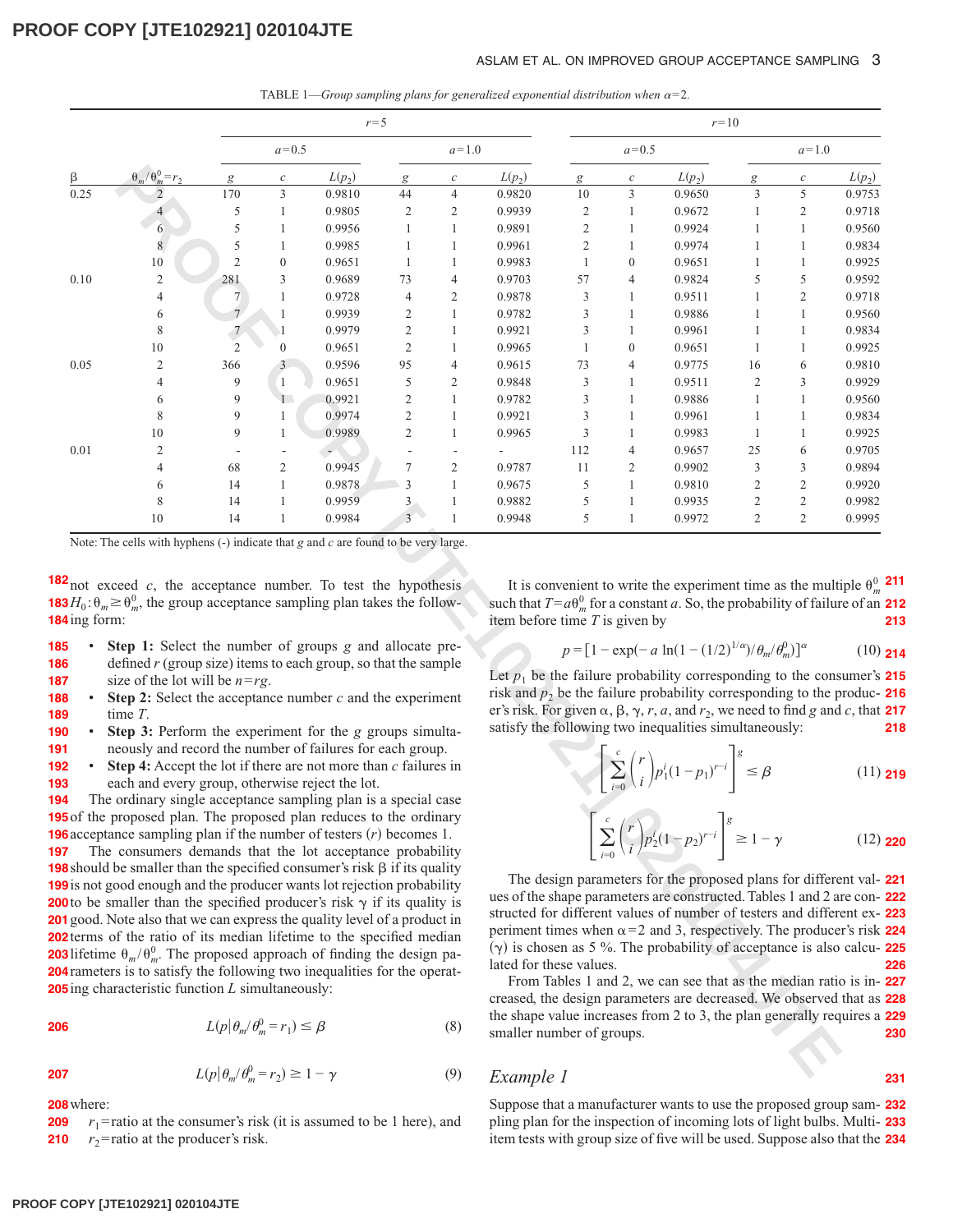#### 4 JOURNAL OF TESTING AND EVALUATION

TABLE 2—*Group sampling plans for generalized exponential distribution when*  $\alpha = 3$ *.* 

|      |                                                                                                                                                                                                                                                                                                                                                                                                                                                                                                                                                                                                                                                                                                                                                                                                                                                                                                                                                                                                                                                                                                                                                                                                                                                                                                                                                                                                                            |                         |                  | $r = 5$  |                      |                  | $r=10$                                                     |                                                |                  |                                                                                                                                                                                                                                                                                                                                                                                                                                                                                                                                                                                                                                                                                                                                                                                                                                                                                          |                |                  |          |
|------|----------------------------------------------------------------------------------------------------------------------------------------------------------------------------------------------------------------------------------------------------------------------------------------------------------------------------------------------------------------------------------------------------------------------------------------------------------------------------------------------------------------------------------------------------------------------------------------------------------------------------------------------------------------------------------------------------------------------------------------------------------------------------------------------------------------------------------------------------------------------------------------------------------------------------------------------------------------------------------------------------------------------------------------------------------------------------------------------------------------------------------------------------------------------------------------------------------------------------------------------------------------------------------------------------------------------------------------------------------------------------------------------------------------------------|-------------------------|------------------|----------|----------------------|------------------|------------------------------------------------------------|------------------------------------------------|------------------|------------------------------------------------------------------------------------------------------------------------------------------------------------------------------------------------------------------------------------------------------------------------------------------------------------------------------------------------------------------------------------------------------------------------------------------------------------------------------------------------------------------------------------------------------------------------------------------------------------------------------------------------------------------------------------------------------------------------------------------------------------------------------------------------------------------------------------------------------------------------------------------|----------------|------------------|----------|
|      |                                                                                                                                                                                                                                                                                                                                                                                                                                                                                                                                                                                                                                                                                                                                                                                                                                                                                                                                                                                                                                                                                                                                                                                                                                                                                                                                                                                                                            |                         | $a = 0.5$        |          |                      | $a=1.0$          |                                                            |                                                | $a = 0.5$        |                                                                                                                                                                                                                                                                                                                                                                                                                                                                                                                                                                                                                                                                                                                                                                                                                                                                                          |                | $a = 1.0$        |          |
|      | $\theta_m/\theta_m^0$<br>$=r2$                                                                                                                                                                                                                                                                                                                                                                                                                                                                                                                                                                                                                                                                                                                                                                                                                                                                                                                                                                                                                                                                                                                                                                                                                                                                                                                                                                                             |                         | $\boldsymbol{c}$ | $L(p_2)$ | g                    | $\boldsymbol{c}$ | $L(p_2)$                                                   | g                                              | $\mathcal C$     | $L(p_2)$                                                                                                                                                                                                                                                                                                                                                                                                                                                                                                                                                                                                                                                                                                                                                                                                                                                                                 | g              | $\mathcal C$     | $L(p_2)$ |
| 0.25 | $\overline{2}$                                                                                                                                                                                                                                                                                                                                                                                                                                                                                                                                                                                                                                                                                                                                                                                                                                                                                                                                                                                                                                                                                                                                                                                                                                                                                                                                                                                                             | 42                      | $\mathfrak{2}$   | 0.9835   | 7                    | 3                | 0.9789                                                     | 6                                              | $\overline{c}$   | 0.9753                                                                                                                                                                                                                                                                                                                                                                                                                                                                                                                                                                                                                                                                                                                                                                                                                                                                                   | $\mathfrak{2}$ | $\overline{4}$   | 0.9723   |
|      |                                                                                                                                                                                                                                                                                                                                                                                                                                                                                                                                                                                                                                                                                                                                                                                                                                                                                                                                                                                                                                                                                                                                                                                                                                                                                                                                                                                                                            | 7                       | 1                | 0.9977   | 1                    | $\mathbf{1}$     | 0.9888                                                     | 2                                              | $\mathbf{1}$     | 0.9971                                                                                                                                                                                                                                                                                                                                                                                                                                                                                                                                                                                                                                                                                                                                                                                                                                                                                   | 1              | 1                | 0.9551   |
|      | 6                                                                                                                                                                                                                                                                                                                                                                                                                                                                                                                                                                                                                                                                                                                                                                                                                                                                                                                                                                                                                                                                                                                                                                                                                                                                                                                                                                                                                          | $\mathbf{2}$            | $\boldsymbol{0}$ | 0.9814   | 1                    | $\mathbf{1}$     | 0.9985                                                     | 1                                              | $\boldsymbol{0}$ | 0.9814                                                                                                                                                                                                                                                                                                                                                                                                                                                                                                                                                                                                                                                                                                                                                                                                                                                                                   | 1              | 1                | 0.9935   |
|      | $\,$ 8 $\,$                                                                                                                                                                                                                                                                                                                                                                                                                                                                                                                                                                                                                                                                                                                                                                                                                                                                                                                                                                                                                                                                                                                                                                                                                                                                                                                                                                                                                | $\sqrt{2}$              | $\boldsymbol{0}$ | 0.9917   | 1                    | $\boldsymbol{0}$ | 0.9716                                                     | 1                                              | $\boldsymbol{0}$ | 0.9917                                                                                                                                                                                                                                                                                                                                                                                                                                                                                                                                                                                                                                                                                                                                                                                                                                                                                   | 1              | $\mathbf{1}$     | 0.9986   |
|      | 10                                                                                                                                                                                                                                                                                                                                                                                                                                                                                                                                                                                                                                                                                                                                                                                                                                                                                                                                                                                                                                                                                                                                                                                                                                                                                                                                                                                                                         | $\overline{2}$          | $\boldsymbol{0}$ | 0.9956   | 1                    | $\boldsymbol{0}$ | 0.9845                                                     | $\mathbf{1}$                                   | $\boldsymbol{0}$ | 0.9956                                                                                                                                                                                                                                                                                                                                                                                                                                                                                                                                                                                                                                                                                                                                                                                                                                                                                   | $\mathbf{1}$   | $\boldsymbol{0}$ | 0.9693   |
| 0.10 | $\overline{c}$                                                                                                                                                                                                                                                                                                                                                                                                                                                                                                                                                                                                                                                                                                                                                                                                                                                                                                                                                                                                                                                                                                                                                                                                                                                                                                                                                                                                             | 69                      | 2                | 0.9731   | 12                   | 3                | 0.9641                                                     | 10                                             | 2                | 0.9592                                                                                                                                                                                                                                                                                                                                                                                                                                                                                                                                                                                                                                                                                                                                                                                                                                                                                   | 3              | 4                | 0.9588   |
|      | 4                                                                                                                                                                                                                                                                                                                                                                                                                                                                                                                                                                                                                                                                                                                                                                                                                                                                                                                                                                                                                                                                                                                                                                                                                                                                                                                                                                                                                          | 12                      | 1                | 0.9961   | 2                    | 1                | 0.9777                                                     | $\overline{4}$                                 | $\mathbf{1}$     | 0.9943                                                                                                                                                                                                                                                                                                                                                                                                                                                                                                                                                                                                                                                                                                                                                                                                                                                                                   | 1              | 1                | 0.9551   |
|      | 6                                                                                                                                                                                                                                                                                                                                                                                                                                                                                                                                                                                                                                                                                                                                                                                                                                                                                                                                                                                                                                                                                                                                                                                                                                                                                                                                                                                                                          | $\overline{\mathbf{3}}$ | $\boldsymbol{0}$ | 0.9723   | 2                    | 1                | 0.9970                                                     | 2                                              | $\boldsymbol{0}$ | 0.9632                                                                                                                                                                                                                                                                                                                                                                                                                                                                                                                                                                                                                                                                                                                                                                                                                                                                                   | 1              | 1                | 0.9935   |
|      | 8                                                                                                                                                                                                                                                                                                                                                                                                                                                                                                                                                                                                                                                                                                                                                                                                                                                                                                                                                                                                                                                                                                                                                                                                                                                                                                                                                                                                                          | $\overline{\mathbf{3}}$ | $\boldsymbol{0}$ | 0.9876   | 1                    | $\boldsymbol{0}$ | 0.9716                                                     | $\overline{c}$                                 | $\boldsymbol{0}$ | 0.9835                                                                                                                                                                                                                                                                                                                                                                                                                                                                                                                                                                                                                                                                                                                                                                                                                                                                                   | $\mathbf{1}$   | $\mathbf{1}$     | 0.9986   |
|      | 10                                                                                                                                                                                                                                                                                                                                                                                                                                                                                                                                                                                                                                                                                                                                                                                                                                                                                                                                                                                                                                                                                                                                                                                                                                                                                                                                                                                                                         | 3                       | $\boldsymbol{0}$ | 0.9935   | 1                    | $\boldsymbol{0}$ | 0.9845                                                     | $\overline{c}$                                 | $\boldsymbol{0}$ | 0.9913                                                                                                                                                                                                                                                                                                                                                                                                                                                                                                                                                                                                                                                                                                                                                                                                                                                                                   | 1              | $\mathbf{1}$     | 0.9996   |
| 0.05 | $\overline{2}$                                                                                                                                                                                                                                                                                                                                                                                                                                                                                                                                                                                                                                                                                                                                                                                                                                                                                                                                                                                                                                                                                                                                                                                                                                                                                                                                                                                                             | 89                      | $\overline{2}$   | 0.9654   | 15                   | 3                | 0.9554                                                     | 45                                             | 3                | 0.9885                                                                                                                                                                                                                                                                                                                                                                                                                                                                                                                                                                                                                                                                                                                                                                                                                                                                                   | 7              | 5                | 0.9851   |
|      | $\overline{4}$                                                                                                                                                                                                                                                                                                                                                                                                                                                                                                                                                                                                                                                                                                                                                                                                                                                                                                                                                                                                                                                                                                                                                                                                                                                                                                                                                                                                             | 15                      | $\mathbf{1}$     | 0.9951   | 2                    | 1                | 0.9777                                                     | 5                                              | $\mathbf{1}$     | 0.9928                                                                                                                                                                                                                                                                                                                                                                                                                                                                                                                                                                                                                                                                                                                                                                                                                                                                                   | $\mathbf{1}$   | 1                | 0.9551   |
|      | 6                                                                                                                                                                                                                                                                                                                                                                                                                                                                                                                                                                                                                                                                                                                                                                                                                                                                                                                                                                                                                                                                                                                                                                                                                                                                                                                                                                                                                          | 4                       | $\mathbf{0}$     | 0.9632   | 2                    | 1                | 0.9970                                                     | 2                                              | $\boldsymbol{0}$ | 0.9632                                                                                                                                                                                                                                                                                                                                                                                                                                                                                                                                                                                                                                                                                                                                                                                                                                                                                   | 1              | 1                | 0.9935   |
|      | 8                                                                                                                                                                                                                                                                                                                                                                                                                                                                                                                                                                                                                                                                                                                                                                                                                                                                                                                                                                                                                                                                                                                                                                                                                                                                                                                                                                                                                          | 4                       | $\boldsymbol{0}$ | 0.9835   | 1                    | $\boldsymbol{0}$ | 0.9716                                                     | $\overline{c}$                                 | $\boldsymbol{0}$ | 0.9835                                                                                                                                                                                                                                                                                                                                                                                                                                                                                                                                                                                                                                                                                                                                                                                                                                                                                   | 1              | 1                | 0.9986   |
|      | 10                                                                                                                                                                                                                                                                                                                                                                                                                                                                                                                                                                                                                                                                                                                                                                                                                                                                                                                                                                                                                                                                                                                                                                                                                                                                                                                                                                                                                         | 4                       | $\boldsymbol{0}$ | 0.9913   | 1                    | $\boldsymbol{0}$ | 0.9845                                                     | $\overline{c}$                                 | $\boldsymbol{0}$ | 0.9913                                                                                                                                                                                                                                                                                                                                                                                                                                                                                                                                                                                                                                                                                                                                                                                                                                                                                   | $\mathbf{1}$   | $\boldsymbol{0}$ | 0.9693   |
| 0.01 | $\mathfrak{2}$                                                                                                                                                                                                                                                                                                                                                                                                                                                                                                                                                                                                                                                                                                                                                                                                                                                                                                                                                                                                                                                                                                                                                                                                                                                                                                                                                                                                             | 1512                    | 3                | 0.9894   | 145                  | 4                | 0.9837                                                     | 69                                             | 3                | 0.9825                                                                                                                                                                                                                                                                                                                                                                                                                                                                                                                                                                                                                                                                                                                                                                                                                                                                                   | 10             | 5                | 0.9788   |
|      | 4                                                                                                                                                                                                                                                                                                                                                                                                                                                                                                                                                                                                                                                                                                                                                                                                                                                                                                                                                                                                                                                                                                                                                                                                                                                                                                                                                                                                                          | 23                      | $\mathbf{1}$     | 0.9925   | 3                    | 1                | 0.9668                                                     | 7                                              | $\mathbf{1}$     | 0.9900                                                                                                                                                                                                                                                                                                                                                                                                                                                                                                                                                                                                                                                                                                                                                                                                                                                                                   | $\mathfrak{2}$ | $\mathbf{2}$     | 0.9917   |
|      | 6                                                                                                                                                                                                                                                                                                                                                                                                                                                                                                                                                                                                                                                                                                                                                                                                                                                                                                                                                                                                                                                                                                                                                                                                                                                                                                                                                                                                                          | 23                      | $\mathbf{1}$     | 0.9992   | 3                    | 1                | 0.9955                                                     | 7                                              | $\mathbf{1}$     | 0.9989                                                                                                                                                                                                                                                                                                                                                                                                                                                                                                                                                                                                                                                                                                                                                                                                                                                                                   | $\overline{c}$ | $\mathbf{1}$     | 0.9871   |
|      | 8                                                                                                                                                                                                                                                                                                                                                                                                                                                                                                                                                                                                                                                                                                                                                                                                                                                                                                                                                                                                                                                                                                                                                                                                                                                                                                                                                                                                                          | 6                       | $\boldsymbol{0}$ | 0.9754   | 3                    | 1                | 0.9990                                                     | 3                                              | $\boldsymbol{0}$ | 0.9754                                                                                                                                                                                                                                                                                                                                                                                                                                                                                                                                                                                                                                                                                                                                                                                                                                                                                   | 2              | 1                | 0.9971   |
|      | 10                                                                                                                                                                                                                                                                                                                                                                                                                                                                                                                                                                                                                                                                                                                                                                                                                                                                                                                                                                                                                                                                                                                                                                                                                                                                                                                                                                                                                         | 6                       | $\boldsymbol{0}$ | 0.9870   | $\mathbf{2}^{\circ}$ | $\boldsymbol{0}$ | 0.9693                                                     | 3                                              | $\boldsymbol{0}$ | 0.9870                                                                                                                                                                                                                                                                                                                                                                                                                                                                                                                                                                                                                                                                                                                                                                                                                                                                                   | 1              | $\mathbf{0}$     | 0.9693   |
|      | <b>9</b> the producer's risk is 5 % if the true median is 2000. As $\alpha = 3$ , r<br><b>0</b> =5, $\beta$ =0.25, $a$ =0.5, and $r_2$ =2, it is found from Table 2 that $(g, c)$<br>$1=(42,2)$ . So, a sample of 210 items is drawn and allocated to 42<br>2 groups with 5 items. If no more than two failures occur in each of<br>3 the 42 groups, then the lot will be accepted.                                                                                                                                                                                                                                                                                                                                                                                                                                                                                                                                                                                                                                                                                                                                                                                                                                                                                                                                                                                                                                        |                         |                  |          |                      |                  |                                                            | will be $n=gr$ .<br>and the experiment time T. |                  | Step 1: Select the number of groups g and allocate pre-<br>defined $r$ items to each group so that the sample size for a lot<br><b>Step 2:</b> Select the acceptance number $c$ ( $c \le r$ ) for a group<br>Step 3: Perform the experiment for the g groups simulta-                                                                                                                                                                                                                                                                                                                                                                                                                                                                                                                                                                                                                    |                |                  |          |
|      | 4Example 2<br><b>5</b> Suppose that an experimenter wants to adopt the group sampling<br><b>6</b> plan with $r=10$ to decide about the acceptance or the rejection of<br>7 the submitted lot of products. The specified median life of the prod-<br><b>8</b> uct is $\theta_m^0 = 1000$ and the test duration is 1000 h. The producer's risk<br><b>9</b> is $\gamma$ =0.05 at $\theta_m/\theta_m^0$ =2 and the consumer's risk is $\beta$ =0.10. Now we<br><b>O</b> consider data set given by Wood [14] which is the failure time in<br><b>1</b> hours of a software, which represents the time from the starting of<br>2 the execution of the software until a software failure is experienced.<br><b>3</b> We have the following values: 519, 968, 1430, 1893, 2490, 3058,<br>43625, 4422, and 5218. Aslam et al. [15] showed that the generalized<br>5 exponential distribution provides a good fit to this software data.<br><b>6</b> According to them, the maximum likelihood estimators of $\alpha$ and $\lambda$<br><b>7</b> are 2.65 and 0.6547, respectively. Let us assume that $\hat{\alpha} = 3$ . As r<br>$8=10$ and $a=1$ , the design parameters can be found as $g=3$ and c<br>9=4 from Table 2. This sampling plan is operated as: Take a sample<br><b>O</b> of size 30 and allocate 10 items to 3 groups. Accept the lot if no<br>1 more than four failures are recorded from each of three groups be- |                         |                  |          |                      |                  | with the original plan.<br>tance sampling plan is given by |                                                |                  | neously and record the number of failures for each group.<br>Step 4: Accept the lot if the number of failures is smaller<br>than or equal to c from at least k groups $(k \le g)$ . Otherwise,<br>truncate the experiment and reject the lot.<br>This plan is characterized by three parameters $g, k$ , and $c$ . Here<br>we introduce an additional parameter k such that $k \leq g$ as compared<br>with the original plan in the section Group Acceptance Sampling<br>Plans. It should be noted that if $k = g$ , the new plan reduces to the<br>original group plan mentioned in the said section. We call it the<br>improved group acceptance sampling plan because it turns out to<br>have better performance in terms of the sample size as compared<br>The lot acceptance probability for the improved group accep-<br>$L(p) = \sum_{j=k}^{g} {g \choose j} Q^{j} (1 - Q)^{g-j}$ |                |                  |          |
|      | <b>2</b> fore 1000 h, but reject it otherwise.                                                                                                                                                                                                                                                                                                                                                                                                                                                                                                                                                                                                                                                                                                                                                                                                                                                                                                                                                                                                                                                                                                                                                                                                                                                                                                                                                                             |                         |                  |          |                      |                  |                                                            |                                                |                  |                                                                                                                                                                                                                                                                                                                                                                                                                                                                                                                                                                                                                                                                                                                                                                                                                                                                                          |                |                  | (13)     |

### *Example 2* **244**

### **Improved Group Acceptance Sampling Plans 263**

**264** In the above proposed group acceptance sampling plan, the lot of **265** products is rejected if the number of failures in any group is greater than the acceptance number. In this section, we made a new group acceptance sampling plan by relaxing this condition to allow possi-**267** bly more failures in some groups when accepting a lot. The new **268** plan is as follows: **266 269**

- **Step 1:** Select the number of groups *g* and allocate pre-**270** defined *r* items to each group so that the sample size for a lot **271** will be  $n=gr$ . **272**
- **Step 2:** Select the acceptance number  $c$  ( $c \le r$ ) for a group **273** and the experiment time *T*. **274**
- **Step 3:** Perform the experiment for the *g* groups simulta-**275** neously and record the number of failures for each group. **276**
- **Step 4:** Accept the lot if the number of failures is smaller **277** than or equal to *c* from at least *k* groups  $(k \le g)$ . Otherwise, **278** truncate the experiment and reject the lot. **279**

This plan is characterized by three parameters *g*, *k*, and *c*. Here **280** we introduce an additional parameter  $k$  such that  $k \leq g$  as compared **281** with the original plan in the section Group Acceptance Sampling **282** Plans. It should be noted that if  $k = g$ , the new plan reduces to the **283** original group plan mentioned in the said section. We call it the **284** improved group acceptance sampling plan because it turns out to **285** have better performance in terms of the sample size as compared **286** with the original plan. **287**

The lot acceptance probability for the improved group accep-**288** tance sampling plan is given by **289**

$$
L(p) = \sum_{j=k}^{g} {g \choose j} Q^{j} (1 - Q)^{g-j}
$$
 (13)

**291**

where:

*Q*= probability that *c* or fewer failures are observed in a group **292**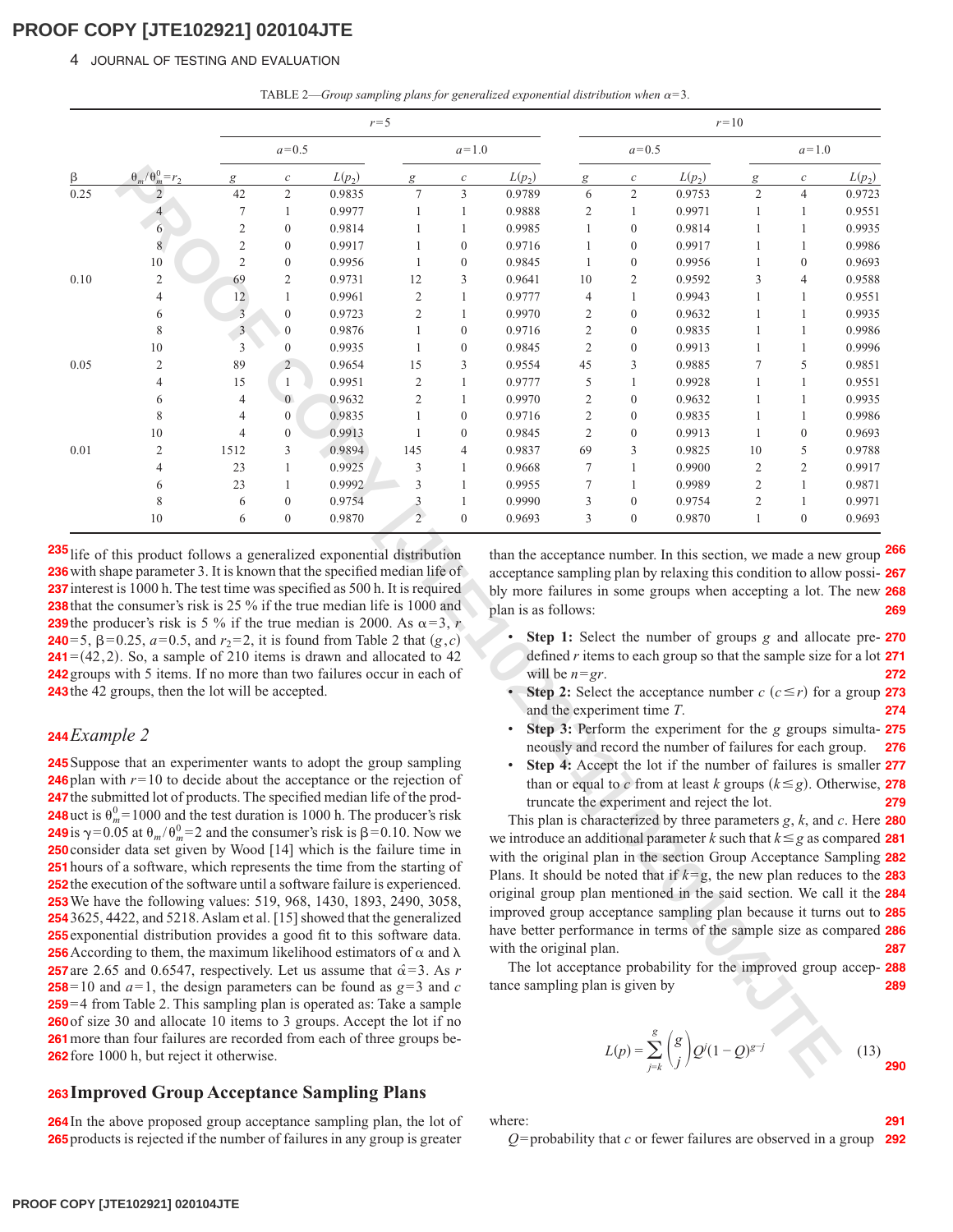#### ASLAM ET AL. ON IMPROVED GROUP ACCEPTANCE SAMPLING 5

|  |  |  | TABLE 3—Improved group sampling plans for generalized exponential distribution when $\alpha=2$ (r=5). |  |  |
|--|--|--|-------------------------------------------------------------------------------------------------------|--|--|
|--|--|--|-------------------------------------------------------------------------------------------------------|--|--|

|      |                           |                |                | $a = 0.5$        |          | $a=1.0$        |                  |                  |          |
|------|---------------------------|----------------|----------------|------------------|----------|----------------|------------------|------------------|----------|
| β    | $\theta_m/\theta_m^0=r_2$ | g              | k              | $\boldsymbol{c}$ | $L(p_0)$ | g              | $\boldsymbol{k}$ | $\boldsymbol{c}$ | $L(p_0)$ |
| 0.25 |                           | 40             | 39             | $\overline{2}$   | 0.9932   | 5              | $\overline{4}$   | $\overline{2}$   | 0.9616   |
|      |                           | 5              | 3              | $\overline{2}$   | 0.9725   |                |                  |                  | 0.9576   |
|      | 6                         |                | $\overline{c}$ | $\mathbf{0}$     | 0.9937   |                |                  |                  | 0.9891   |
|      |                           |                |                |                  | 0.9979   |                |                  |                  | 0.9961   |
| 0.10 |                           | 57             | 58             | C                | 0.9861   | 20             | 19               |                  | 0.9885   |
|      | $\overline{4}$            |                | 3              | $\theta$         | 0.9504   | 3              | $\overline{c}$   |                  | 0.9948   |
|      | 6                         |                |                |                  | 0.9879   | $\overline{2}$ |                  | $\Omega$         | 0.9744   |
|      | 8                         |                |                |                  | 0.9958   |                |                  |                  | 0.9905   |
| 0.05 | 2                         | 70             | 69             | ↑                | 0.9802   | 24             | 23               |                  | 0.9837   |
|      | 4                         | $\mathbf Q$    | 9              |                  | 0.9651   | $\overline{4}$ | 3                |                  | 0.9898   |
|      | 6                         |                | 4              | $\theta$         | 0.9804   | $\overline{2}$ | $\mathcal{D}$    |                  | 0.9782   |
|      |                           |                |                |                  | 0.9931   |                |                  |                  | 0.9921   |
| 0.01 |                           | 98             | 97             | $\overline{c}$   | 0.9632   | 33             | 32               |                  | 0.9702   |
|      |                           | $\frac{21}{7}$ | 20             |                  | 0.9969   | 5              | $\overline{4}$   |                  | 0.9835   |
|      |                           |                | 6              | $\Omega$         | 0.9613   | 3              | 3                |                  | 0.9675   |
|      |                           |                |                |                  | 0.9860   | 3              | $\overline{2}$   | $\mathbf{0}$     | 0.9735   |

$$
Q = \left[\sum_{i=0}^{c} {r \choose i} p^{i} (1-p)^{r-i}\right]
$$
 (14)

**297**

**298**

$$
\sum_{j=k}^{g} {g \choose j} Q_1^{j} (1 - Q_1)^{g-j} \leq \beta
$$
\n(16)

median quality level, and producer's and consumer's risks. From **301** these tables we can see that as the quality level of a product in-**302** creases the number of groups and acceptance number decrease for **303** all the parameters. As the shape parameter is changing from 2 to 3, **304** decreasing numbers of groups are required for testing. **305**

**306**

#### *Example 3*

Suppose that a manufacturer wants to use the improved group sam-**307** pling plan for the inspection of incoming lots of bulbs. Multi-item **308** testers with group size of 5 will be used. Suppose also that the life **309** of this product follows a generalized exponential distribution with **310** shape parameter of 3. It is known that the specified median life of **311** interest is 1000 h. The test time was specified as 500 h. It is required **312** that the consumer's risk is 25 % if the true median life is 1000 and **313** the producer's risk is 5 % if the true median is 2000. As  $\gamma$ =0.05, 314

TABLE 4—*Improved group sampling plans for generalized exponential distribution when*  $\alpha = 2$  ( $r = 10$ ).

| 0.25     | 2                                                                                                                                                                                                                                                                                                                                                                  | 40                                                                                                                                 | 39                      | 2                | 0.9932                                                                                                                                                                                                                                                                                                                                                                                                                                                                                                                                                                                                                                                                                                                                        | 5            |                  | 2                       | 0.9616   |
|----------|--------------------------------------------------------------------------------------------------------------------------------------------------------------------------------------------------------------------------------------------------------------------------------------------------------------------------------------------------------------------|------------------------------------------------------------------------------------------------------------------------------------|-------------------------|------------------|-----------------------------------------------------------------------------------------------------------------------------------------------------------------------------------------------------------------------------------------------------------------------------------------------------------------------------------------------------------------------------------------------------------------------------------------------------------------------------------------------------------------------------------------------------------------------------------------------------------------------------------------------------------------------------------------------------------------------------------------------|--------------|------------------|-------------------------|----------|
|          |                                                                                                                                                                                                                                                                                                                                                                    | 5                                                                                                                                  | 3                       | 2                | 0.9725                                                                                                                                                                                                                                                                                                                                                                                                                                                                                                                                                                                                                                                                                                                                        |              |                  |                         | 0.9576   |
|          |                                                                                                                                                                                                                                                                                                                                                                    |                                                                                                                                    | $\mathfrak{2}$          |                  | 0.9937                                                                                                                                                                                                                                                                                                                                                                                                                                                                                                                                                                                                                                                                                                                                        |              |                  |                         | 0.9891   |
|          |                                                                                                                                                                                                                                                                                                                                                                    |                                                                                                                                    |                         |                  | 0.9979                                                                                                                                                                                                                                                                                                                                                                                                                                                                                                                                                                                                                                                                                                                                        |              |                  |                         | 0.9961   |
| 0.10     | 2                                                                                                                                                                                                                                                                                                                                                                  | 57                                                                                                                                 | 58                      | 2                | 0.9861                                                                                                                                                                                                                                                                                                                                                                                                                                                                                                                                                                                                                                                                                                                                        | 20           | 19               |                         | 0.9885   |
|          | $\overline{4}$                                                                                                                                                                                                                                                                                                                                                     |                                                                                                                                    | 3                       |                  | 0.9504                                                                                                                                                                                                                                                                                                                                                                                                                                                                                                                                                                                                                                                                                                                                        | 3            | 2                |                         | 0.9948   |
|          | 6                                                                                                                                                                                                                                                                                                                                                                  |                                                                                                                                    |                         |                  | 0.9879                                                                                                                                                                                                                                                                                                                                                                                                                                                                                                                                                                                                                                                                                                                                        | 2            |                  |                         | 0.9744   |
|          | 8                                                                                                                                                                                                                                                                                                                                                                  |                                                                                                                                    |                         |                  | 0.9958                                                                                                                                                                                                                                                                                                                                                                                                                                                                                                                                                                                                                                                                                                                                        |              |                  |                         | 0.9905   |
| 0.05     | $\mathfrak{2}$                                                                                                                                                                                                                                                                                                                                                     | 70                                                                                                                                 | 69                      |                  | 0.9802                                                                                                                                                                                                                                                                                                                                                                                                                                                                                                                                                                                                                                                                                                                                        | 24           | 23               |                         | 0.9837   |
|          | 4                                                                                                                                                                                                                                                                                                                                                                  | 9                                                                                                                                  | 9                       |                  | 0.9651                                                                                                                                                                                                                                                                                                                                                                                                                                                                                                                                                                                                                                                                                                                                        | 4            | 3                |                         | 0.9898   |
|          | 6                                                                                                                                                                                                                                                                                                                                                                  |                                                                                                                                    |                         |                  | 0.9804                                                                                                                                                                                                                                                                                                                                                                                                                                                                                                                                                                                                                                                                                                                                        | 2            | $\overline{2}$   |                         | 0.9782   |
|          | 8                                                                                                                                                                                                                                                                                                                                                                  |                                                                                                                                    |                         |                  | 0.9931                                                                                                                                                                                                                                                                                                                                                                                                                                                                                                                                                                                                                                                                                                                                        |              |                  |                         | 0.9921   |
| 0.01     | 2                                                                                                                                                                                                                                                                                                                                                                  | 98                                                                                                                                 | 97                      |                  | 0.9632                                                                                                                                                                                                                                                                                                                                                                                                                                                                                                                                                                                                                                                                                                                                        | 33           | 32               |                         | 0.9702   |
|          |                                                                                                                                                                                                                                                                                                                                                                    | 21                                                                                                                                 | 20                      |                  | 0.9969                                                                                                                                                                                                                                                                                                                                                                                                                                                                                                                                                                                                                                                                                                                                        | 5            | 4                |                         | 0.9835   |
|          |                                                                                                                                                                                                                                                                                                                                                                    |                                                                                                                                    | 6                       |                  | 0.9613                                                                                                                                                                                                                                                                                                                                                                                                                                                                                                                                                                                                                                                                                                                                        |              | 3                |                         | 0.9675   |
|          |                                                                                                                                                                                                                                                                                                                                                                    |                                                                                                                                    |                         |                  | 0.9860                                                                                                                                                                                                                                                                                                                                                                                                                                                                                                                                                                                                                                                                                                                                        | 3            | $\overline{2}$   | $\mathbf{0}$            | 0.9735   |
|          | $H = P$ is the probability that an item fails by time $T$ , which is given<br><b>Solution</b> by Eq 10. The purpose is to find the three parameters $g, k$ , and $c$<br>such that the following inequalities are satisfied:<br>Tables 3–6 provide design parameters of the improved plan ac-<br>cording to several values for shape parameters, number of testers, | $\sum_{j=k}^g \binom{g}{j} Q_0^j (1-Q_0)^{g-j} \geq 1-\gamma$<br>$\sum_{i=k}^{g} {g \choose i} Q_1^{j} (1 - Q_1)^{g-j} \leq \beta$ |                         | (15)<br>(16)     | all the parameters. As the shape parameter is changing from 2 to 3.<br>decreasing numbers of groups are required for testing.<br>Example 3<br>Suppose that a manufacturer wants to use the improved group sam-<br>pling plan for the inspection of incoming lots of bulbs. Multi-item<br>testers with group size of 5 will be used. Suppose also that the life<br>of this product follows a generalized exponential distribution with<br>shape parameter of 3. It is known that the specified median life of<br>interest is 1000 h. The test time was specified as 500 h. It is required<br>that the consumer's risk is 25 % if the true median life is 1000 and<br>the producer's risk is 5 % if the true median is 2000. As $\gamma$ =0.05, |              |                  |                         |          |
|          |                                                                                                                                                                                                                                                                                                                                                                    |                                                                                                                                    |                         |                  | TABLE 4—Improved group sampling plans for generalized exponential distribution when $\alpha = 2$ (r=10).                                                                                                                                                                                                                                                                                                                                                                                                                                                                                                                                                                                                                                      |              |                  |                         |          |
|          |                                                                                                                                                                                                                                                                                                                                                                    |                                                                                                                                    |                         | $a=0.5$          |                                                                                                                                                                                                                                                                                                                                                                                                                                                                                                                                                                                                                                                                                                                                               |              |                  | $a=1.0$                 |          |
|          | $\theta_m/\theta_m^0=r_2$                                                                                                                                                                                                                                                                                                                                          |                                                                                                                                    | k                       |                  | $L(p_0)$                                                                                                                                                                                                                                                                                                                                                                                                                                                                                                                                                                                                                                                                                                                                      | g            | $\boldsymbol{k}$ | $\boldsymbol{c}$        | $L(p_0)$ |
| 0.25     |                                                                                                                                                                                                                                                                                                                                                                    | $\overline{7}$                                                                                                                     | 6                       | $\overline{c}$   | 0.9848                                                                                                                                                                                                                                                                                                                                                                                                                                                                                                                                                                                                                                                                                                                                        | 3            | $\mathfrak{Z}$   | 5                       | 0.9753   |
|          |                                                                                                                                                                                                                                                                                                                                                                    | $\mathfrak{2}$                                                                                                                     |                         | $\boldsymbol{0}$ | 0.9858                                                                                                                                                                                                                                                                                                                                                                                                                                                                                                                                                                                                                                                                                                                                        |              |                  | $\overline{\mathbf{c}}$ | 0.9718   |
|          | 6                                                                                                                                                                                                                                                                                                                                                                  |                                                                                                                                    |                         |                  | 0.9918                                                                                                                                                                                                                                                                                                                                                                                                                                                                                                                                                                                                                                                                                                                                        |              |                  |                         | 0.9560   |
|          | 8                                                                                                                                                                                                                                                                                                                                                                  |                                                                                                                                    |                         |                  | 0.9972                                                                                                                                                                                                                                                                                                                                                                                                                                                                                                                                                                                                                                                                                                                                        |              |                  |                         | 0.9834   |
| $0.10\,$ | 2                                                                                                                                                                                                                                                                                                                                                                  | 10                                                                                                                                 | 9                       | $\mathfrak{2}$   | 0.9692                                                                                                                                                                                                                                                                                                                                                                                                                                                                                                                                                                                                                                                                                                                                        | 5            |                  |                         | 0.9851   |
|          | 4                                                                                                                                                                                                                                                                                                                                                                  | 3                                                                                                                                  | 3                       | 1                | 0.9511                                                                                                                                                                                                                                                                                                                                                                                                                                                                                                                                                                                                                                                                                                                                        |              |                  | $\overline{2}$          | 0.9718   |
|          | 6                                                                                                                                                                                                                                                                                                                                                                  | 3                                                                                                                                  | $\overline{\mathbf{c}}$ | $\boldsymbol{0}$ | 0.9768                                                                                                                                                                                                                                                                                                                                                                                                                                                                                                                                                                                                                                                                                                                                        |              | 1                |                         | 0.9560   |
|          | 8                                                                                                                                                                                                                                                                                                                                                                  |                                                                                                                                    | ↑                       |                  | 0.9918                                                                                                                                                                                                                                                                                                                                                                                                                                                                                                                                                                                                                                                                                                                                        |              | ↑                |                         | 0.9834   |
| 0.05     | 2                                                                                                                                                                                                                                                                                                                                                                  | 12                                                                                                                                 | 11                      | 2                | 0.9565                                                                                                                                                                                                                                                                                                                                                                                                                                                                                                                                                                                                                                                                                                                                        | 6            | 5                |                         | 0.9782   |
|          | 4                                                                                                                                                                                                                                                                                                                                                                  | 3                                                                                                                                  | 3                       | 1                | 0.9511                                                                                                                                                                                                                                                                                                                                                                                                                                                                                                                                                                                                                                                                                                                                        | 2            | 1                |                         | 0.9771   |
|          | 6                                                                                                                                                                                                                                                                                                                                                                  | 3                                                                                                                                  | $\overline{\mathbf{c}}$ | $\boldsymbol{0}$ | 0.9768                                                                                                                                                                                                                                                                                                                                                                                                                                                                                                                                                                                                                                                                                                                                        |              | 1                |                         | 0.9560   |
|          | 8                                                                                                                                                                                                                                                                                                                                                                  |                                                                                                                                    |                         |                  | 0.9918                                                                                                                                                                                                                                                                                                                                                                                                                                                                                                                                                                                                                                                                                                                                        |              |                  |                         | 0.9834   |
| $0.01\,$ | 2                                                                                                                                                                                                                                                                                                                                                                  | 45                                                                                                                                 | ↑<br>44                 | 3                | 0.9887                                                                                                                                                                                                                                                                                                                                                                                                                                                                                                                                                                                                                                                                                                                                        | 8            | 7                | 4                       | 0.9614   |
|          |                                                                                                                                                                                                                                                                                                                                                                    |                                                                                                                                    |                         |                  | 0.9946                                                                                                                                                                                                                                                                                                                                                                                                                                                                                                                                                                                                                                                                                                                                        |              |                  |                         | 0.9977   |
|          | 4                                                                                                                                                                                                                                                                                                                                                                  | 7                                                                                                                                  | 6                       |                  |                                                                                                                                                                                                                                                                                                                                                                                                                                                                                                                                                                                                                                                                                                                                               | 3            | 2                | $\overline{c}$          |          |
|          | 6                                                                                                                                                                                                                                                                                                                                                                  | 4                                                                                                                                  | 3                       | $\boldsymbol{0}$ | 0.9564                                                                                                                                                                                                                                                                                                                                                                                                                                                                                                                                                                                                                                                                                                                                        | 2            | $\overline{c}$   | $\overline{c}$          | 0.9920   |
|          | 8                                                                                                                                                                                                                                                                                                                                                                  |                                                                                                                                    |                         |                  | 0.9842                                                                                                                                                                                                                                                                                                                                                                                                                                                                                                                                                                                                                                                                                                                                        | $\mathbf{2}$ | $\mathbf{1}$     | $\boldsymbol{0}$        | 0.9658   |

Note: The upward arrow (↑) indicates that the same value of the parameter as in the upward cell applies to the corresponding cell.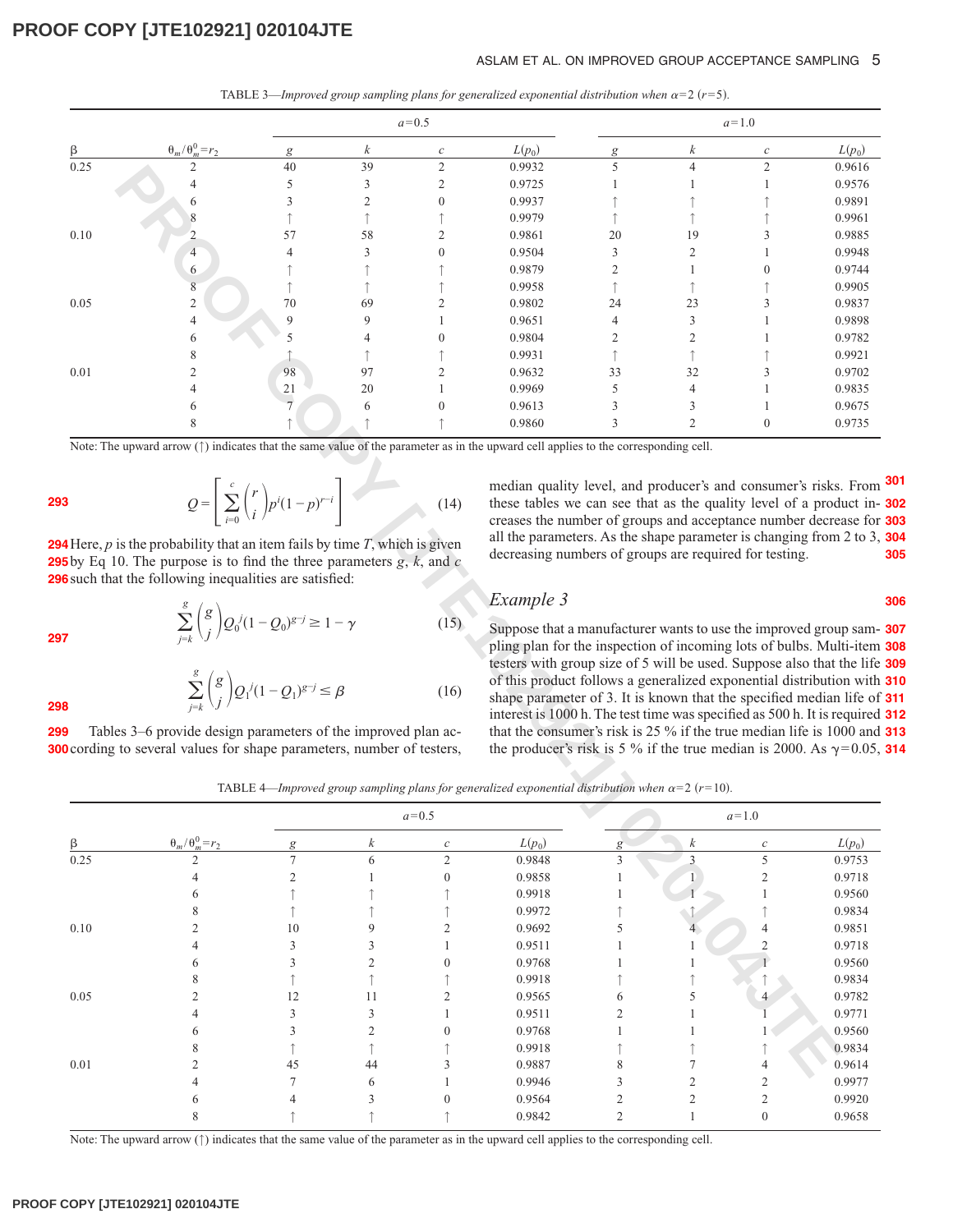#### 6 JOURNAL OF TESTING AND EVALUATION

|  |  |  | TABLE 5—Improved group sampling plans for generalized exponential distribution when $\alpha$ =3 (r=5). |
|--|--|--|--------------------------------------------------------------------------------------------------------|
|--|--|--|--------------------------------------------------------------------------------------------------------|

|      |                           |     |                  | $a = 0.5$        |          |                |                | $a=1.0$          |          |
|------|---------------------------|-----|------------------|------------------|----------|----------------|----------------|------------------|----------|
| ß    | $\theta_m/\theta_m^0=r_2$ | g   | $\boldsymbol{k}$ | $\boldsymbol{c}$ | $L(p_0)$ | g              | k              | $\boldsymbol{c}$ | $L(p_0)$ |
| 0.25 | 2                         | 14  | 13               |                  | 0.9896   | 5              | $\overline{4}$ | $\overline{2}$   | 0.9897   |
|      |                           | 4   | $\mathcal{R}$    | $\Omega$         | 0.9953   |                |                |                  | 0.9888   |
|      | 6                         |     |                  |                  | 0.9995   |                |                |                  | 0.9985   |
|      |                           |     |                  |                  | 0.9999   |                |                | $\theta$         | 0.9716   |
| 0.10 |                           | 20  | 19               |                  | 0.9791   |                | 6              | $\overline{2}$   | 0.9793   |
|      | 4                         |     | 4                | $\theta$         | 0.9924   | $\mathfrak{D}$ |                | $\Omega$         | 0.9738   |
|      | 6                         |     |                  |                  | 0.9991   |                |                |                  | 0.9964   |
|      | 8                         |     |                  |                  | 0.9998   |                |                | $\Omega$         | 0.9716   |
| 0.05 | 2                         | 24  | 23               |                  | 0.9706   | 8              |                | $\mathfrak{D}$   | 0.9730   |
|      | $\overline{4}$            | h   | 5                | $\Omega$         | 0.9888   | 2              | 2              |                  | 0.9777   |
|      | 6                         |     |                  |                  | 0.9987   |                |                |                  | 0.9970   |
|      | 8                         |     |                  |                  | 0.9997   |                |                | $\mathbf{0}$     | 0.9992   |
| 0.01 |                           | 198 | 197              |                  | 0.9971   | 11             | 10             | $\overline{c}$   | 0.9504   |
|      |                           | 9   | 8                | $\Omega$         | 0.9746   | 3              | 3              |                  | 0.9668   |
|      | 6                         |     |                  |                  | 0.9970   | 3              | 2              | $\mathbf{0}$     | 0.9895   |
|      | 8                         |     |                  |                  | 0.9994   |                |                |                  | 0.9976   |

### *Example 4* **328**

jection of the submitted lot of products. The specified median life **331** of the product is  $\theta_m^0 = 1000$  and the test duration is 1000 h. The pro- **332** ducer's risk is  $\gamma = 0.05$ ,  $\beta = 0.10$ , and  $\theta_m / \theta_m^0 = 2$ . For the same data given in example 2, let us assume that  $\hat{\alpha} = 3$ . As  $r = 10$ ,  $a = 1$ , and  $\hat{\alpha}$  $=$  3, the design parameters can be found from Table 6 that  $(g, k, c)$  335 =3,2,3-. This sampling plan is operated as: Take a sample size of **336** 30 and allocate 10 items to three groups. Accept the lot if no more **337** than three failures are recorded from at least three out of four **338** groups before 1000 h, but reject it, otherwise. Although this im-**339** proved plan requires the same sample size as the original plan for **340** this example, the acceptance probability becomes larger. **333 334 341**

#### **Conclusions**

**342**

We proposed two group acceptance sampling plans for truncated **343** life tests when the lifetime of a product follows the generalized ex-**344** ponential distribution. We first considered the original group sam-**345**

TABLE 6—*Improved group sampling plans for generalized exponential distribution when*  $\alpha = 3$  ( $r = 10$ ).

|            |                                                                                                                                                                                                                                                                                                                                                                                                                                                                                                                                                                                                                                                                                                                                                                                                                                         |     | 13             |                  | 0.9896                                                                                                                                                                                                                                                                                                                                                                                                                                                                                                                                                                                                                                                                                                                                                                                                                                                                           | 5              |                  | 2                | 0.9897   |
|------------|-----------------------------------------------------------------------------------------------------------------------------------------------------------------------------------------------------------------------------------------------------------------------------------------------------------------------------------------------------------------------------------------------------------------------------------------------------------------------------------------------------------------------------------------------------------------------------------------------------------------------------------------------------------------------------------------------------------------------------------------------------------------------------------------------------------------------------------------|-----|----------------|------------------|----------------------------------------------------------------------------------------------------------------------------------------------------------------------------------------------------------------------------------------------------------------------------------------------------------------------------------------------------------------------------------------------------------------------------------------------------------------------------------------------------------------------------------------------------------------------------------------------------------------------------------------------------------------------------------------------------------------------------------------------------------------------------------------------------------------------------------------------------------------------------------|----------------|------------------|------------------|----------|
|            |                                                                                                                                                                                                                                                                                                                                                                                                                                                                                                                                                                                                                                                                                                                                                                                                                                         |     | 3              |                  | 0.9953                                                                                                                                                                                                                                                                                                                                                                                                                                                                                                                                                                                                                                                                                                                                                                                                                                                                           |                |                  |                  | 0.9888   |
|            |                                                                                                                                                                                                                                                                                                                                                                                                                                                                                                                                                                                                                                                                                                                                                                                                                                         |     |                |                  | 0.9995                                                                                                                                                                                                                                                                                                                                                                                                                                                                                                                                                                                                                                                                                                                                                                                                                                                                           |                |                  |                  | 0.9985   |
|            |                                                                                                                                                                                                                                                                                                                                                                                                                                                                                                                                                                                                                                                                                                                                                                                                                                         |     |                |                  | 0.9999                                                                                                                                                                                                                                                                                                                                                                                                                                                                                                                                                                                                                                                                                                                                                                                                                                                                           |                |                  | $\theta$         | 0.9716   |
| 0.10       | $\overline{c}$                                                                                                                                                                                                                                                                                                                                                                                                                                                                                                                                                                                                                                                                                                                                                                                                                          | 20  | 19             |                  | 0.9791                                                                                                                                                                                                                                                                                                                                                                                                                                                                                                                                                                                                                                                                                                                                                                                                                                                                           |                |                  | 2                | 0.9793   |
|            | 4                                                                                                                                                                                                                                                                                                                                                                                                                                                                                                                                                                                                                                                                                                                                                                                                                                       | 5   | 4              | $\theta$         | 0.9924                                                                                                                                                                                                                                                                                                                                                                                                                                                                                                                                                                                                                                                                                                                                                                                                                                                                           | 2              |                  | $\theta$         | 0.9738   |
|            | 6                                                                                                                                                                                                                                                                                                                                                                                                                                                                                                                                                                                                                                                                                                                                                                                                                                       |     |                |                  | 0.9991                                                                                                                                                                                                                                                                                                                                                                                                                                                                                                                                                                                                                                                                                                                                                                                                                                                                           |                |                  |                  | 0.9964   |
|            | 8                                                                                                                                                                                                                                                                                                                                                                                                                                                                                                                                                                                                                                                                                                                                                                                                                                       |     |                |                  | 0.9998                                                                                                                                                                                                                                                                                                                                                                                                                                                                                                                                                                                                                                                                                                                                                                                                                                                                           |                |                  | $\theta$         | 0.9716   |
| 0.05       | $\overline{c}$                                                                                                                                                                                                                                                                                                                                                                                                                                                                                                                                                                                                                                                                                                                                                                                                                          | 24  | 23             |                  | 0.9706                                                                                                                                                                                                                                                                                                                                                                                                                                                                                                                                                                                                                                                                                                                                                                                                                                                                           | 8              |                  | 2                | 0.9730   |
|            | 4                                                                                                                                                                                                                                                                                                                                                                                                                                                                                                                                                                                                                                                                                                                                                                                                                                       |     | 5              | $\theta$         | 0.9888                                                                                                                                                                                                                                                                                                                                                                                                                                                                                                                                                                                                                                                                                                                                                                                                                                                                           | 2              | 2                |                  | 0.9777   |
|            | 6                                                                                                                                                                                                                                                                                                                                                                                                                                                                                                                                                                                                                                                                                                                                                                                                                                       |     |                |                  | 0.9987                                                                                                                                                                                                                                                                                                                                                                                                                                                                                                                                                                                                                                                                                                                                                                                                                                                                           |                |                  |                  | 0.9970   |
|            | 8                                                                                                                                                                                                                                                                                                                                                                                                                                                                                                                                                                                                                                                                                                                                                                                                                                       |     |                |                  | 0.9997                                                                                                                                                                                                                                                                                                                                                                                                                                                                                                                                                                                                                                                                                                                                                                                                                                                                           |                |                  |                  | 0.9992   |
| 0.01       | 2                                                                                                                                                                                                                                                                                                                                                                                                                                                                                                                                                                                                                                                                                                                                                                                                                                       | 198 | 197            | 2                | 0.9971                                                                                                                                                                                                                                                                                                                                                                                                                                                                                                                                                                                                                                                                                                                                                                                                                                                                           | 11             | 10               | 2                | 0.9504   |
|            |                                                                                                                                                                                                                                                                                                                                                                                                                                                                                                                                                                                                                                                                                                                                                                                                                                         | 9   | 8              | $\overline{0}$   | 0.9746                                                                                                                                                                                                                                                                                                                                                                                                                                                                                                                                                                                                                                                                                                                                                                                                                                                                           | 3              | 3                |                  | 0.9668   |
|            |                                                                                                                                                                                                                                                                                                                                                                                                                                                                                                                                                                                                                                                                                                                                                                                                                                         |     |                |                  | 0.9970                                                                                                                                                                                                                                                                                                                                                                                                                                                                                                                                                                                                                                                                                                                                                                                                                                                                           | 3              | 2                |                  | 0.9895   |
|            |                                                                                                                                                                                                                                                                                                                                                                                                                                                                                                                                                                                                                                                                                                                                                                                                                                         |     |                |                  | 0.9994                                                                                                                                                                                                                                                                                                                                                                                                                                                                                                                                                                                                                                                                                                                                                                                                                                                                           |                |                  |                  | 0.9976   |
|            | $\mathbf{5}_{\beta=0.25, a=0.5, and r_2=2, it is found from Table 5 that (g, k, c)$<br>$6=(1, 13, 14)$ . So, a sample of 30 items is drawn and allocated to<br>7 three groups. If there is no more than one failure from at least 13<br><b>8</b> groups out of 14, then the lot will be accepted.<br>We may compare the two plans considered in the sections Group<br><b>O</b> Acceptance Sampling Plans and Improved Group Acceptance Sam-<br>1 pling Plans in terms of the sample size required to accept or to re-<br>2 ject a lot. Table 7 compares the sample size required for the original<br>3 plan versus the improved plan according to various parameter val-<br><b>4</b> ues. We can see from Table 7 that the sample size is in the improved<br><b>5</b> group acceptance sampling plan is quite smaller than the original |     |                |                  | jection of the submitted lot of products. The specified median life<br>of the product is $\theta_m^0 = 1000$ and the test duration is 1000 h. The pro-<br>ducer's risk is $\gamma = 0.05$ , $\beta = 0.10$ , and $\theta_m / \theta_m^0 = 2$ . For the same data<br>given in example 2, let us assume that $\hat{\alpha} = 3$ . As $r = 10$ , $a = 1$ , and $\hat{\alpha}$<br>$=$ 3, the design parameters can be found from Table 6 that $(g, k, c)$<br>$=(3,2,3)$ . This sampling plan is operated as: Take a sample size of<br>30 and allocate 10 items to three groups. Accept the lot if no more<br>than three failures are recorded from at least three out of four<br>groups before 1000 h, but reject it, otherwise. Although this im-<br>proved plan requires the same sample size as the original plan for<br>this example, the acceptance probability becomes larger. |                |                  |                  |          |
| BExample 4 | <b>Splan particularly as the quality ratio is lower. The savings in the</b><br><b>7</b> sample size seem to be larger as the shape parameter is smaller.<br><b>9</b> Suppose that an experimenter wants to adopt the improved group<br><b>O</b> sampling plan with $r = 10$ to decide about the acceptance or the re-                                                                                                                                                                                                                                                                                                                                                                                                                                                                                                                   |     |                |                  | <b>Conclusions</b><br>We proposed two group acceptance sampling plans for truncated<br>life tests when the lifetime of a product follows the generalized ex-<br>ponential distribution. We first considered the original group sam-                                                                                                                                                                                                                                                                                                                                                                                                                                                                                                                                                                                                                                              |                |                  |                  |          |
|            |                                                                                                                                                                                                                                                                                                                                                                                                                                                                                                                                                                                                                                                                                                                                                                                                                                         |     |                |                  | TABLE 6—Improved group sampling plans for generalized exponential distribution when $\alpha=3$ (r=10).                                                                                                                                                                                                                                                                                                                                                                                                                                                                                                                                                                                                                                                                                                                                                                           |                |                  |                  |          |
|            |                                                                                                                                                                                                                                                                                                                                                                                                                                                                                                                                                                                                                                                                                                                                                                                                                                         |     |                | $a=0.5$          |                                                                                                                                                                                                                                                                                                                                                                                                                                                                                                                                                                                                                                                                                                                                                                                                                                                                                  |                |                  | $a=1.0$          |          |
|            | $\theta_m/\theta_m^0=r_2$                                                                                                                                                                                                                                                                                                                                                                                                                                                                                                                                                                                                                                                                                                                                                                                                               |     | k              | $\mathcal C$     | $L(p_0)$                                                                                                                                                                                                                                                                                                                                                                                                                                                                                                                                                                                                                                                                                                                                                                                                                                                                         | g              | $\boldsymbol{k}$ | $\mathcal C$     | $L(p_0)$ |
| 0.25       |                                                                                                                                                                                                                                                                                                                                                                                                                                                                                                                                                                                                                                                                                                                                                                                                                                         | 5   | $\overline{4}$ |                  | 0.9816                                                                                                                                                                                                                                                                                                                                                                                                                                                                                                                                                                                                                                                                                                                                                                                                                                                                           | $\overline{2}$ |                  | $\overline{c}$   | 0.9544   |
|            | 4                                                                                                                                                                                                                                                                                                                                                                                                                                                                                                                                                                                                                                                                                                                                                                                                                                       | 3   | $\overline{c}$ | $\boldsymbol{0}$ | 0.9910                                                                                                                                                                                                                                                                                                                                                                                                                                                                                                                                                                                                                                                                                                                                                                                                                                                                           | 1              |                  |                  | 0.9551   |
|            | 6                                                                                                                                                                                                                                                                                                                                                                                                                                                                                                                                                                                                                                                                                                                                                                                                                                       |     |                |                  | 0.9990                                                                                                                                                                                                                                                                                                                                                                                                                                                                                                                                                                                                                                                                                                                                                                                                                                                                           |                |                  |                  | 0.9935   |
|            | 8                                                                                                                                                                                                                                                                                                                                                                                                                                                                                                                                                                                                                                                                                                                                                                                                                                       |     |                |                  | 0.9998                                                                                                                                                                                                                                                                                                                                                                                                                                                                                                                                                                                                                                                                                                                                                                                                                                                                           |                |                  |                  | 0.9986   |
| 0.10       | 2                                                                                                                                                                                                                                                                                                                                                                                                                                                                                                                                                                                                                                                                                                                                                                                                                                       |     | 6              |                  | 0.9935                                                                                                                                                                                                                                                                                                                                                                                                                                                                                                                                                                                                                                                                                                                                                                                                                                                                           | 3              |                  | 3                | 0.9880   |
|            | 4                                                                                                                                                                                                                                                                                                                                                                                                                                                                                                                                                                                                                                                                                                                                                                                                                                       |     | $\sqrt{2}$     | $\overline{0}$   | 0.9910                                                                                                                                                                                                                                                                                                                                                                                                                                                                                                                                                                                                                                                                                                                                                                                                                                                                           |                |                  |                  | 0.9551   |
|            | 6                                                                                                                                                                                                                                                                                                                                                                                                                                                                                                                                                                                                                                                                                                                                                                                                                                       |     |                |                  | 0.9990                                                                                                                                                                                                                                                                                                                                                                                                                                                                                                                                                                                                                                                                                                                                                                                                                                                                           |                |                  |                  | 0.9935   |
|            | 8                                                                                                                                                                                                                                                                                                                                                                                                                                                                                                                                                                                                                                                                                                                                                                                                                                       |     |                |                  | 0.9998                                                                                                                                                                                                                                                                                                                                                                                                                                                                                                                                                                                                                                                                                                                                                                                                                                                                           |                |                  |                  | 0.9986   |
| 0.05       | $\overline{c}$                                                                                                                                                                                                                                                                                                                                                                                                                                                                                                                                                                                                                                                                                                                                                                                                                          | 8   | 7              |                  | 0.9528                                                                                                                                                                                                                                                                                                                                                                                                                                                                                                                                                                                                                                                                                                                                                                                                                                                                           |                | 3                | 3                | 0.9771   |
|            | $\overline{4}$                                                                                                                                                                                                                                                                                                                                                                                                                                                                                                                                                                                                                                                                                                                                                                                                                          |     | 3              | $\boldsymbol{0}$ | 0.9826                                                                                                                                                                                                                                                                                                                                                                                                                                                                                                                                                                                                                                                                                                                                                                                                                                                                           |                |                  |                  | 0.9551   |
|            | 6                                                                                                                                                                                                                                                                                                                                                                                                                                                                                                                                                                                                                                                                                                                                                                                                                                       |     |                |                  | 0.9980                                                                                                                                                                                                                                                                                                                                                                                                                                                                                                                                                                                                                                                                                                                                                                                                                                                                           |                |                  |                  | 0.9935   |
|            | 8                                                                                                                                                                                                                                                                                                                                                                                                                                                                                                                                                                                                                                                                                                                                                                                                                                       |     | $\uparrow$     |                  | 0.9996                                                                                                                                                                                                                                                                                                                                                                                                                                                                                                                                                                                                                                                                                                                                                                                                                                                                           |                |                  |                  | 0.9986   |
| $0.01\,$   | 2                                                                                                                                                                                                                                                                                                                                                                                                                                                                                                                                                                                                                                                                                                                                                                                                                                       | 29  | 28             | 2                | 0.9935                                                                                                                                                                                                                                                                                                                                                                                                                                                                                                                                                                                                                                                                                                                                                                                                                                                                           | 5              | 4                | 3                | 0.9635   |
|            | 4                                                                                                                                                                                                                                                                                                                                                                                                                                                                                                                                                                                                                                                                                                                                                                                                                                       | 5   | $\overline{4}$ | $\boldsymbol{0}$ | 0.9721                                                                                                                                                                                                                                                                                                                                                                                                                                                                                                                                                                                                                                                                                                                                                                                                                                                                           | 2              | 2                | $\sqrt{2}$       | 0.9917   |
|            | 6                                                                                                                                                                                                                                                                                                                                                                                                                                                                                                                                                                                                                                                                                                                                                                                                                                       |     |                |                  | 0.9967                                                                                                                                                                                                                                                                                                                                                                                                                                                                                                                                                                                                                                                                                                                                                                                                                                                                           | 2              |                  | $\boldsymbol{0}$ | 0.9863   |

Note: The upward arrow (†) indicates that the same value of the parameter as in the upward cell applies to the corresponding cell.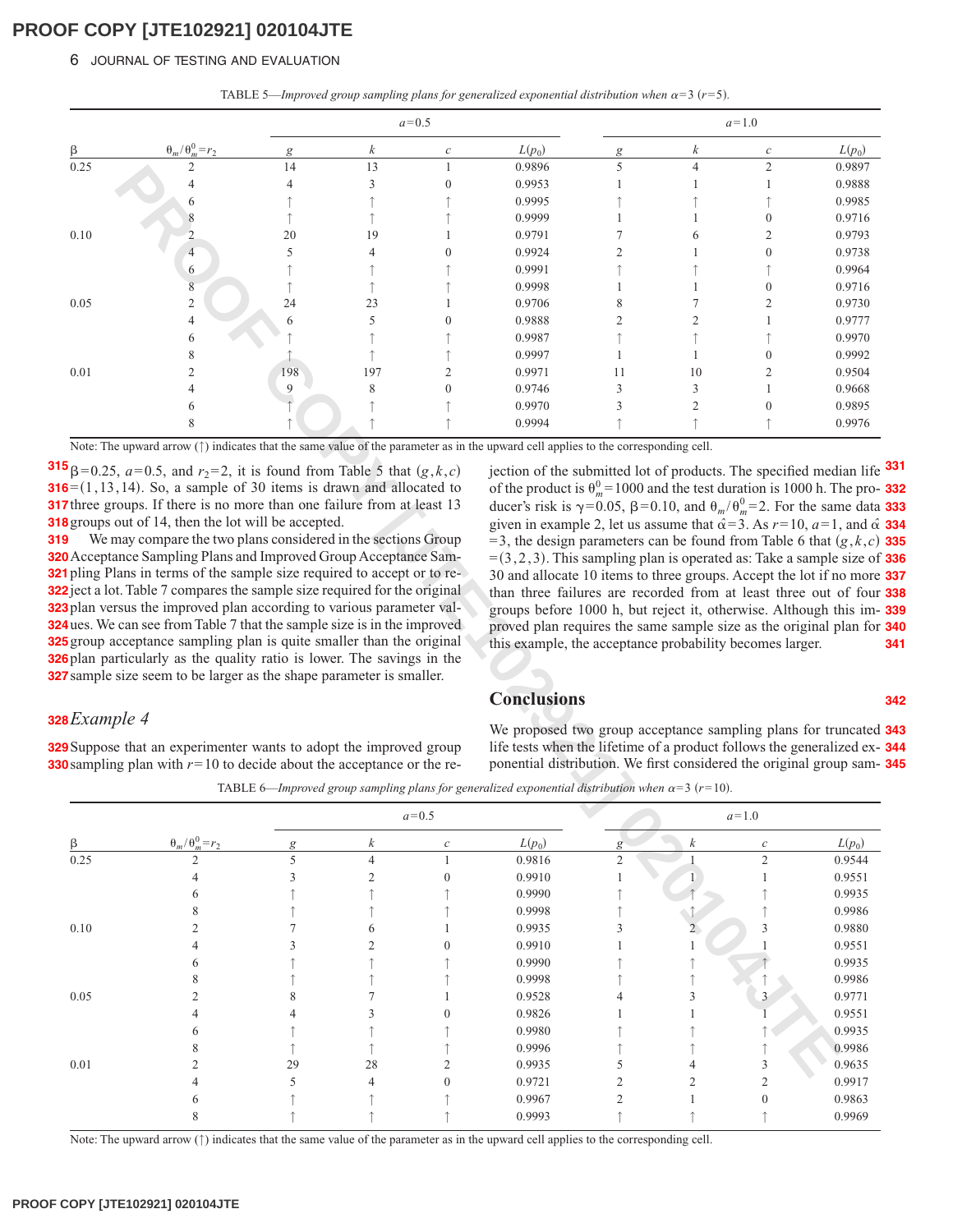#### ASLAM ET AL. ON IMPROVED GROUP ACCEPTANCE SAMPLING 7

|                     |                       |                                                | $r = 5$                                                                                                                      |                  |                                                                                                             | $r=10$        |  |
|---------------------|-----------------------|------------------------------------------------|------------------------------------------------------------------------------------------------------------------------------|------------------|-------------------------------------------------------------------------------------------------------------|---------------|--|
|                     | β                     | $\theta_m/\theta_m^0=r_2$                      | <b>Improved Plan</b>                                                                                                         | Original Plan    | <b>Improved Plan</b>                                                                                        | Original Plan |  |
|                     | $\alpha = 2, a = 0.5$ |                                                |                                                                                                                              |                  |                                                                                                             |               |  |
|                     | 0.25                  | 2<br>4                                         | 200<br>15                                                                                                                    | 850<br>25        | 70<br>20                                                                                                    | 100<br>20     |  |
|                     | 0.10                  | $\overline{c}$                                 | 285                                                                                                                          | 1405             | 100                                                                                                         | 540           |  |
|                     |                       | 4                                              | 20                                                                                                                           | 35               | 30                                                                                                          | 30            |  |
|                     | 0.05                  | $\mathbf{2}$                                   | 350                                                                                                                          | 1830             | 120                                                                                                         | 730           |  |
|                     |                       | 4                                              | 45                                                                                                                           | 45               | 30                                                                                                          | 30            |  |
|                     | 0.01                  | $\mathfrak{2}$                                 | 490                                                                                                                          |                  | 450                                                                                                         | 1120          |  |
|                     |                       | $\overline{4}$                                 | 105                                                                                                                          | 340              | 70                                                                                                          | 110           |  |
|                     | $\alpha = 3, a = 0.5$ |                                                |                                                                                                                              |                  |                                                                                                             |               |  |
|                     | 0.25                  | 2                                              | $70\,$                                                                                                                       | 210              | 50                                                                                                          | 60            |  |
|                     |                       | $\overline{4}$                                 | 25                                                                                                                           | 35               | $30\,$                                                                                                      | 20            |  |
|                     | $0.10\,$              | $\overline{c}$                                 | 100                                                                                                                          | 345              | 70                                                                                                          | 100           |  |
|                     |                       | $\overline{\mathcal{L}}$                       | 25                                                                                                                           | 60               | 30                                                                                                          | 40            |  |
|                     | 0.05                  | $\overline{2}$                                 | 120                                                                                                                          | 445              | 80                                                                                                          | 450           |  |
|                     |                       | 4                                              | 30                                                                                                                           | 75               | 40                                                                                                          | 50            |  |
|                     | 0.01                  | $\mathfrak{2}$                                 | 990                                                                                                                          | 7560             | 290                                                                                                         | 690           |  |
|                     |                       | $\overline{4}$                                 | 45                                                                                                                           | 115              | 50                                                                                                          | 70            |  |
|                     |                       |                                                | Note: The cell with hyphens (-) indicates that the sample size required is very large.                                       |                  |                                                                                                             |               |  |
|                     |                       |                                                | an, where we reject the lot if more than $c$ failures are re-<br>in any of the g groups. Then, we proposed an improved       | 4                | Kantam, R. R. L., Rosaiah, K., and Srinivas Rao, G., "A<br>tance Sampling Plans Based on Life Tests: Log-Lo |               |  |
|                     |                       |                                                | ampling plan by relaxing the condition of the acceptance in<br>inal plan. Under the improved plan the lot is accepted if the | $\left[5\right]$ | Model," J. Appl. Stat., Vol. 28, 2001, pp. 121-128.<br>Aslam, M., "Double Acceptance Sampling Based on      |               |  |
|                     |                       |                                                | of failures per group is smaller than the specified accep-                                                                   |                  | cated Life-Tests in Rayleigh Distribution," Eur. J. Sci.                                                    |               |  |
|                     |                       |                                                | umber in k out of g groups $(k \le g)$ . It turns out that the im-                                                           |                  | Vol. 17, 2007, pp. 605–611.                                                                                 |               |  |
|                     |                       |                                                | group sampling plan reduces the sample size as compared                                                                      | 6                | Pascual, F. G. and Meeker, W. Q., "The Modified S                                                           |               |  |
|                     |                       |                                                | original group sampling plan at the same condition. So, the                                                                  |                  | Death Test: Planning Life-Test with Limited Number of                                                       |               |  |
|                     |                       |                                                | ed plan meets the economic criteria in life testing because                                                                  |                  | Positions," J. Test. Eval., Vol. 26, 1998, pp. 434-443.                                                     |               |  |
|                     |                       |                                                | I time of the experiment are directly attached with the num-                                                                 |                  | [7] Vlcek, B. L., Hendricks, R.C., and Zaretsky, E. V., .                                                   |               |  |
|                     |                       |                                                | tems being tested for possible rejection of the submitted                                                                    |                  | Carlo Simulations of Sudden Death Bearing Testing, N                                                        |               |  |
|                     |                       |                                                | . We advice the industrial practitioner and the experimenter                                                                 |                  | Hanover, MD, 2003.                                                                                          |               |  |
|                     |                       |                                                | the improved plan in order to save the cost and time of the                                                                  | [8]              | Gupta, S. S., "Life Test Plans for Normal and Log-N                                                         |               |  |
|                     |                       |                                                | ent to reach the same decision as the original plan. The im-                                                                 |                  | Distributions," Technometrics, Vol. 4, 1962, pp. 151-1                                                      |               |  |
|                     |                       |                                                | plan can be further studied for many other distributions and                                                                 | [9]              | Jun, C.-H., Balamurali, S., and Lee, S. H., "Variable San                                                   |               |  |
|                     |                       |                                                | bus quality and reliability characteristics as future research.                                                              |                  | Plans for Weibull Distribution Lifetimes Under Sudden                                                       |               |  |
|                     |                       |                                                |                                                                                                                              |                  | Testing," IEEE Trans. Reliab., Vol. 55, 2006, pp. 53-58                                                     |               |  |
|                     |                       |                                                |                                                                                                                              |                  | [10] Aslam, M. and Jun, C. H., "A Group Acceptance San                                                      |               |  |
| wledgments          |                       |                                                |                                                                                                                              |                  | Plan for Truncated Life Test Having Weibull Distributi                                                      |               |  |
|                     |                       |                                                | ters thank the three referees and editor for several valuable                                                                |                  | Appl. Stat., Vol. 36, 2009, pp. 1021-1027.                                                                  |               |  |
| nts.                |                       |                                                |                                                                                                                              |                  | [11] Gupta, R. D. and Kundu, D., "Generalized Exponential 1                                                 |               |  |
|                     |                       |                                                |                                                                                                                              |                  | bution," Australian and New Zealand Journal of Stai                                                         |               |  |
|                     |                       |                                                |                                                                                                                              |                  | Vol. 41, 1999, pp. 173-188.                                                                                 |               |  |
| ences               |                       |                                                |                                                                                                                              |                  | [12] Mudholkar, G. S. and Srivastava, D. K., "Exponer                                                       |               |  |
|                     |                       |                                                |                                                                                                                              |                  | Weibull Family for Analyzing Bathtub Failure Data,"                                                         |               |  |
|                     |                       |                                                |                                                                                                                              |                  | Trans. Reliab., Vol. 42, 1993, pp. 299-302.                                                                 |               |  |
|                     |                       |                                                | ephens, K. S., The Handbook of Applied Acceptance Sam-                                                                       |                  | [13] Gupta, R. D. and Kundu, D., "Generalized Exponential ]                                                 |               |  |
|                     |                       |                                                | ing Plans, Procedures and Principles, ASQ Quality Press,                                                                     |                  | bution: Existing Methods and Recent Developments,".<br>Plan. Infer., Vol. 137, 2007, pp. 3537-3547.         |               |  |
| ilwaukee, WI, 2001. |                       |                                                | ueglia, N. L., Zero Acceptance Number Sampling Plans,                                                                        |                  | [14] Wood, A., "Predicting Software Reliability," IEEE                                                      |               |  |
|                     |                       | n ed., ASQ Quality Press, Milwaukee, WI, 2008. |                                                                                                                              |                  | Software Eng., Vol. 22, 1996, pp. 69-77.                                                                    |               |  |
|                     |                       |                                                | ai, T. R. and Wu, S. J., "Acceptance Sampling Based on                                                                       |                  | [15] Aslam, M., Kundu, D., and Ahmad, M., "Time Truncate                                                    |               |  |
|                     |                       |                                                | uncated Life Test for Generalized Rayleigh Distribution," J.                                                                 |                  | ceptance Sampling Plan for Generalized Exponential 1                                                        |               |  |

TABLE 7—*Comparison of sample sizes between two group sampling plans.*

 pling plan, where we reject the lot if more than *c* failures are re- corded in any of the *g* groups. Then, we proposed an improved group sampling plan by relaxing the condition of the acceptance in the original plan. Under the improved plan the lot is accepted if the number of failures per group is smaller than the specified accep- tance number in *k* out of *g* groups  $(k \le g)$ . It turns out that the im- proved group sampling plan reduces the sample size as compared with the original group sampling plan at the same condition. So, the improved plan meets the economic criteria in life testing because cost and time of the experiment are directly attached with the num- ber of items being tested for possible rejection of the submitted product. We advice the industrial practitioner and the experimenter to adopt the improved plan in order to save the cost and time of the experiment to reach the same decision as the original plan. The im- proved plan can be further studied for many other distributions and for various quality and reliability characteristics as future research.

### *Acknowledgments* **362**

**363** The writers thank the three referees and editor for several valuable 364 comments.

### **References 365**

- Stephens, K. S., *The Handbook of Applied Acceptance Sam-***366**
- *pling Plans, Procedures and Principles*, ASQ Quality Press, Milwaukee, WI, 2001. **367 368**
- [2] Squeglia, N. L., *Zero Acceptance Number Sampling Plans*, 5th ed., ASQ Quality Press, Milwaukee, WI, 2008. **369 370**
- Tsai, T. R. and Wu, S. J., "Acceptance Sampling Based on Truncated Life Test for Generalized Rayleigh Distribution," *J.* **371 372**
- *[Appl. Stat.](http://dx.doi.org/10.1080/02664760600679700)*, Vol. 33, 2006, pp. 595–600. **373**
- [4] Kantam, R. R. L., Rosaiah, K., and Srinivas Rao, G., "Accep-**374** tance Sampling Plans Based on Life Tests: Log-Logistic **375** Model," *J. Appl. Stat.*, Vol. 28, 2001, pp. 121–128. **376**
- [5] Aslam, M., "Double Acceptance Sampling Based on Trun-**377** cated Life-Tests in Rayleigh Distribution," *Eur. J. Sci. Res.*, **378** Vol. 17, 2007, pp. 605–611. **379**
- [6] Pascual, F. G. and Meeker, W. Q., "The Modified Sudden **380** Death Test: Planning Life-Test with Limited Number of Test **381** Positions," *J. Test. Eval.*, Vol. 26, 1998, pp. 434–443. **382**
- [7] Vlcek, B. L., Hendricks, R.C., and Zaretsky, E. V., *Monte* **383** *Carlo Simulations of Sudden Death Bearing Testing*, NASA, **384** Hanover, MD, 2003. **385**
- [8] Gupta, S. S., "Life Test Plans for Normal and Log-Normal **386** Distributions," *Technometrics*, Vol. 4, 1962, pp. 151–160. **387**
- [9] Jun, C.-H., Balamurali, S., and Lee, S. H., "Variable Sampling **388** Plans for Weibull Distribution Lifetimes Under Sudden Death **389** Testing," *IEEE Trans. Reliab.*, Vol. 55, 2006, pp. 53–58. **390**
- [10] Aslam, M. and Jun, C. H., "A Group Acceptance Sampling **391** Plan for Truncated Life Test Having Weibull Distribution," *[J.](http://dx.doi.org/10.1080/02664760802566788)* **392 AQ: #4** *Appl. Stat.*, Vol. 36, 2009, pp. 1021–1027. **393**
- [11] Gupta, R. D. and Kundu, D., "Generalized Exponential Distri-**394** bution," *Australian and New Zealand Journal of Statistics*, **395** Vol. 41, 1999, pp. 173–188. **396**
- [12] Mudholkar, G. S. and Srivastava, D. K., "Exponentiated **397** Weibull Family for Analyzing Bathtub Failure Data," *[IEEE](http://dx.doi.org/10.1109/24.229504)* **398** *Trans. Reliab.*, Vol. 42, 1993, pp. 299–302. **399**
- [13] Gupta, R. D. and Kundu, D., "Generalized Exponential Distri-**400** bution: Existing Methods and Recent Developments," *[J. Stat.](http://dx.doi.org/10.1016/j.jspi.2007.03.030)* **401** *Plan. Infer.*, Vol. 137, 2007, pp. 3537–3547. **402**
- [14] Wood, A., "Predicting Software Reliability," *[IEEE Trans.](http://dx.doi.org/10.1109/2.544240)* **403** *Software Eng.*, Vol. 22, 1996, pp. 69–77. **404**
- [15] Aslam, M., Kundu, D., and Ahmad, M., "Time Truncated Ac-**405** ceptance Sampling Plan for Generalized Exponential Distri-**406** bution," *[J. Appl. Stat.](http://dx.doi.org/10.1080/02664760902769787)*, Vol. 37, 2010, pp. 555–566. **407**